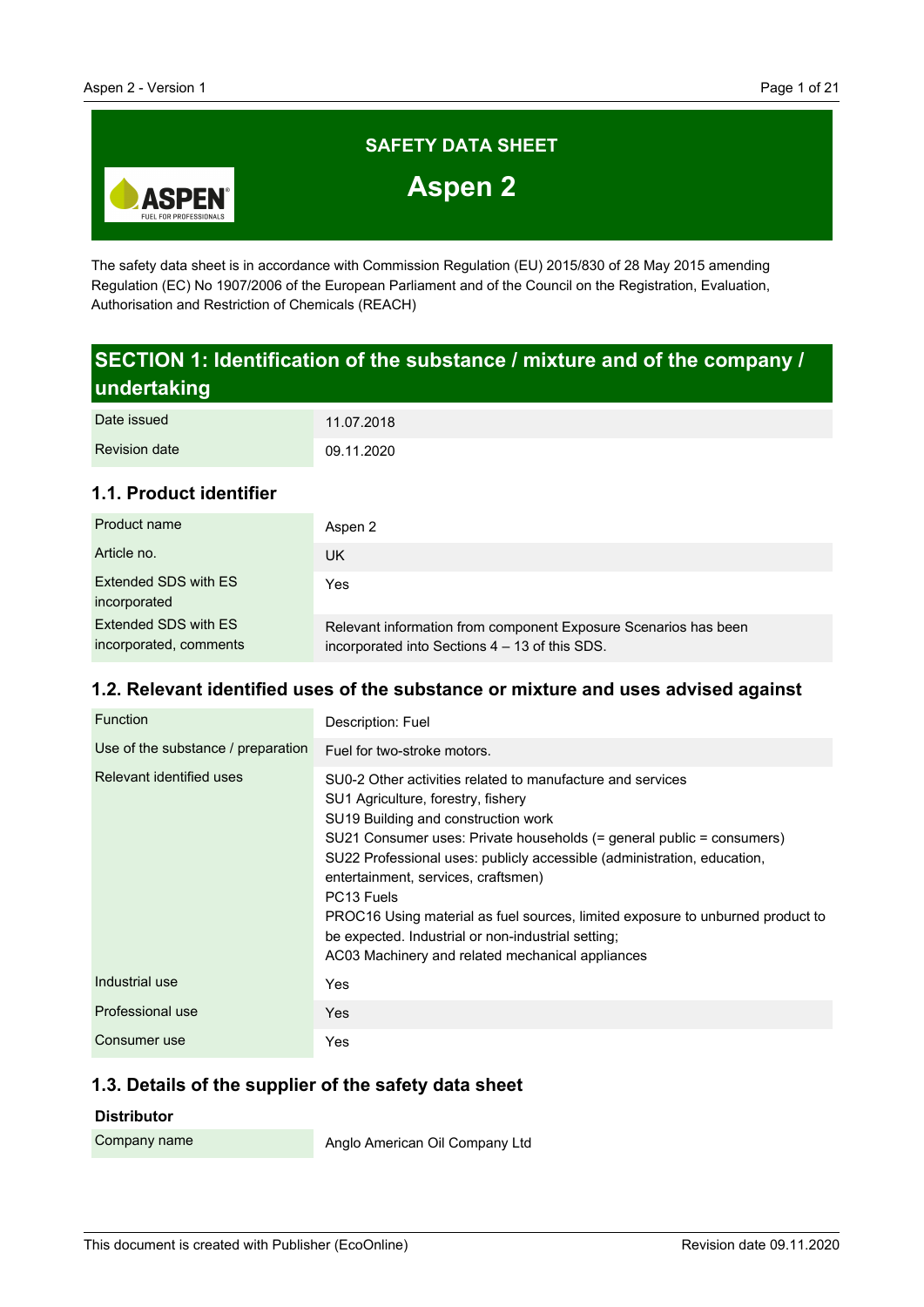| Office address   | 58 Holton Road                         |
|------------------|----------------------------------------|
| Postal address   | Holton Heath Trading Park              |
| Postcode         | BH16 6LT                               |
| City             | Poole                                  |
| Country          | United Kingdom                         |
| Telephone number | +44 1929 551557                        |
| Fax              | +44 1929 551567                        |
| Email            | info@aaoil.co.uk                       |
| Website          | www.aaoil.co.uk                        |
| <b>Producer</b>  |                                        |
| Company name     | Lantmännen Aspen AB                    |
| Postal address   | Iberovägen 2                           |
| Postcode         | SE-438 54                              |
| City             | Hindås                                 |
| Country          | Sweden                                 |
| Telephone number | +46 (0)301-23 00 00, (08:00-16.30 CET) |
| Email            | aspensds@lantmannen.com                |
| Website          | http://www.aspenfuels.com/             |

# **1.4. Emergency telephone number**

| Emergency telephone | Telephone number: 112<br>Description: SOS                                                                                     |
|---------------------|-------------------------------------------------------------------------------------------------------------------------------|
|                     | Telephone number: 0845 46 47 (England Wales)<br>08454 24 24 24 (Scotland)<br>Description: NHS - Emergency medical conditions. |
|                     | Telephone number: 111<br>Description: NHS - National Poisons Information Service                                              |

# **SECTION 2: Hazards identification**

# **2.1. Classification of the substance or mixture**

| Classification according to                        | Flam. Lig. 1; H224      |
|----------------------------------------------------|-------------------------|
| Regulation (EC) No 1272/2008<br><b>ICLP / GHSI</b> | Asp. Tox. 1; H304       |
|                                                    | Skin Irrit. 2; H315     |
|                                                    | STOT SE 3: H336         |
|                                                    | Aquatic Chronic 4; H413 |

# **2.2. Label elements**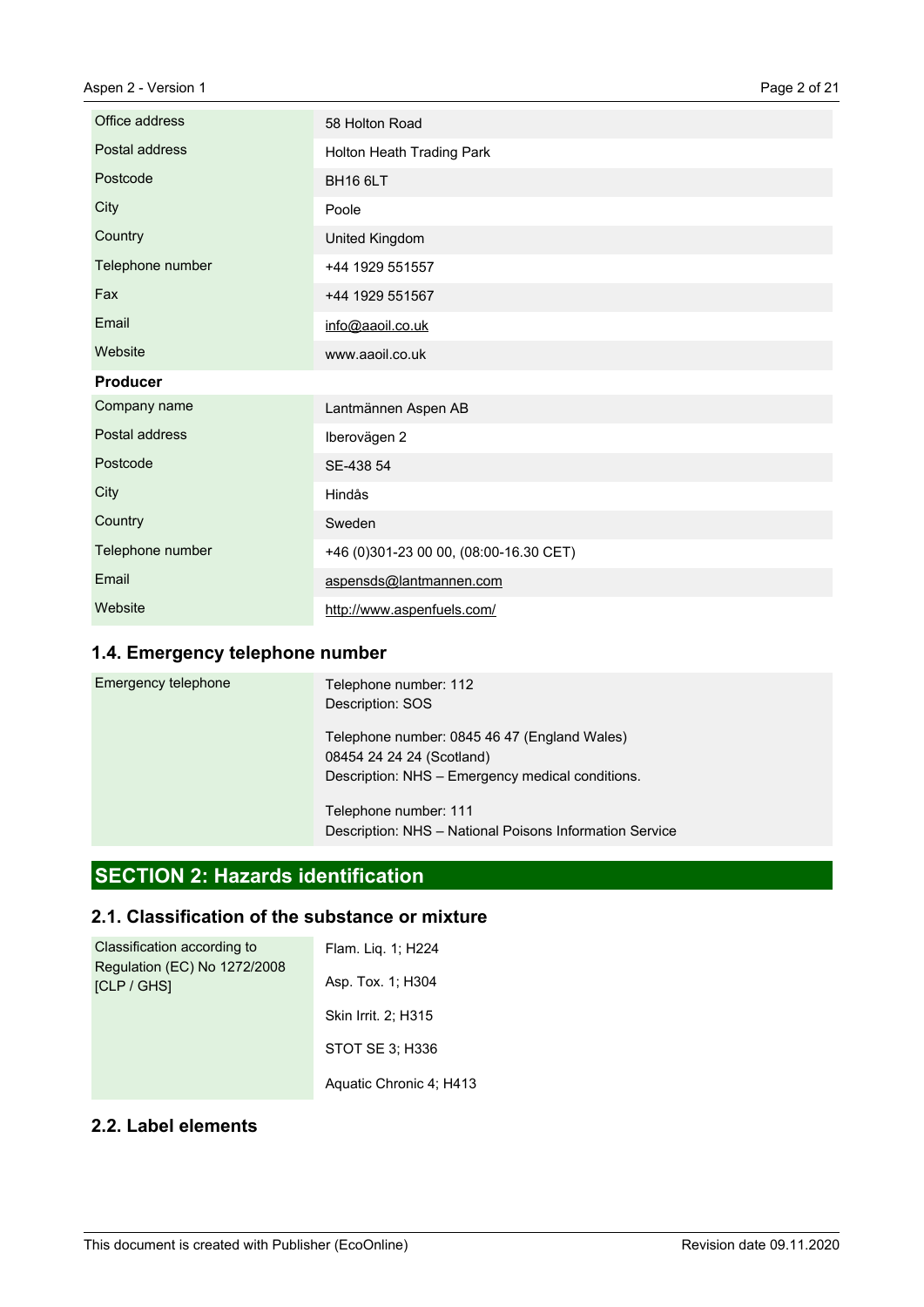# **Hazard pictograms (CLP)**

| Signal word              | Danger                                                                                                                                                                                                                                                                                                                                                                                                                                                                                   |
|--------------------------|------------------------------------------------------------------------------------------------------------------------------------------------------------------------------------------------------------------------------------------------------------------------------------------------------------------------------------------------------------------------------------------------------------------------------------------------------------------------------------------|
| <b>Hazard statements</b> | H224 Extremely flammable liquid and vapour. H304 May be fatal if swallowed<br>and enters airways. H315 Causes skin irritation. H336 May cause drowsiness or<br>dizziness. H413 May cause long lasting harmful effects to aquatic life.                                                                                                                                                                                                                                                   |
| Precautionary statements | P102 Keep out of reach of children.<br>P210 Keep away from heat, hot surfaces, sparks, open flames and other ignition<br>sources. No smoking.<br>P260 Do not breathe dust / fume / gas / mist / vapours / spray.<br>P262 Do not get in eyes, on skin, or on clothing.<br>P301+P310 IF SWALLOWED: Immediately call a POISON CENTER or doctor /<br>physician.<br>P331 Do NOT induce vomiting.<br>P501 Dispose of contents / container to approved waste recipient in an open<br>container. |
| Tactile warnings         | Yes                                                                                                                                                                                                                                                                                                                                                                                                                                                                                      |
| Child-protection         | Yes                                                                                                                                                                                                                                                                                                                                                                                                                                                                                      |

# **2.3. Other hazards**

| Health effect | May cause nausea, headache, dizziness and poisoning. Narcosis in high<br>concentrations.<br>In high concentrations, vapours may irritate throat and respiratory system and<br>cause coughing.<br>Prolonged skin contact may cause redness, irritation and dry skin. |
|---------------|---------------------------------------------------------------------------------------------------------------------------------------------------------------------------------------------------------------------------------------------------------------------|
| Other hazards | Vapours are heavier than air and may travel along the floor and in the bottom of<br>containers. Vapours may be ignited by a spark, a hot surface or an ember.                                                                                                       |

# **SECTION 3: Composition / information on ingredients**

# **3.2. Mixtures**

| Substance     | <b>Identification</b>                                                                                                                       | <b>Classification</b>                                                                                        | <b>Contents</b> | <b>Notes</b> |
|---------------|---------------------------------------------------------------------------------------------------------------------------------------------|--------------------------------------------------------------------------------------------------------------|-----------------|--------------|
| Alkylate (EU) | CAS No.: 68527-27-5.<br>64741-64-6<br>EC No.: 271-267-0.<br>265-066-7<br>REACH Reg. No.:<br>01-2119471477-29-xxxx.<br>01-2119485026-38-xxxx | Flam. Liq. 1; H224<br>Asp. tox. 1: H304<br>Skin Irrit. 2: H315<br>STOT SE 3: H336<br>Aquatic Chronic 2; H411 | 78 - 93 %       |              |
| Isomerat (EU) | CAS No.: 64741-70-4<br>EC No.: 265-073-5<br><b>REACH Reg. No.:</b><br>01-2119480399-24                                                      | Flam. Liq. 1; H224<br>Asp. tox. 1; H304<br>Aquatic Chronic 2; H411<br>Skin Irrit. 2; H315<br>STOT SE 3; H336 | $5 - 15 \%$     |              |
| n-Butane (UK) | CAS No.: 106-97-8<br>EC No.: 203-448-7                                                                                                      | Flam. Gas 1; H220<br>Press. Gas; H280                                                                        | $0 - 4\%$       | 2            |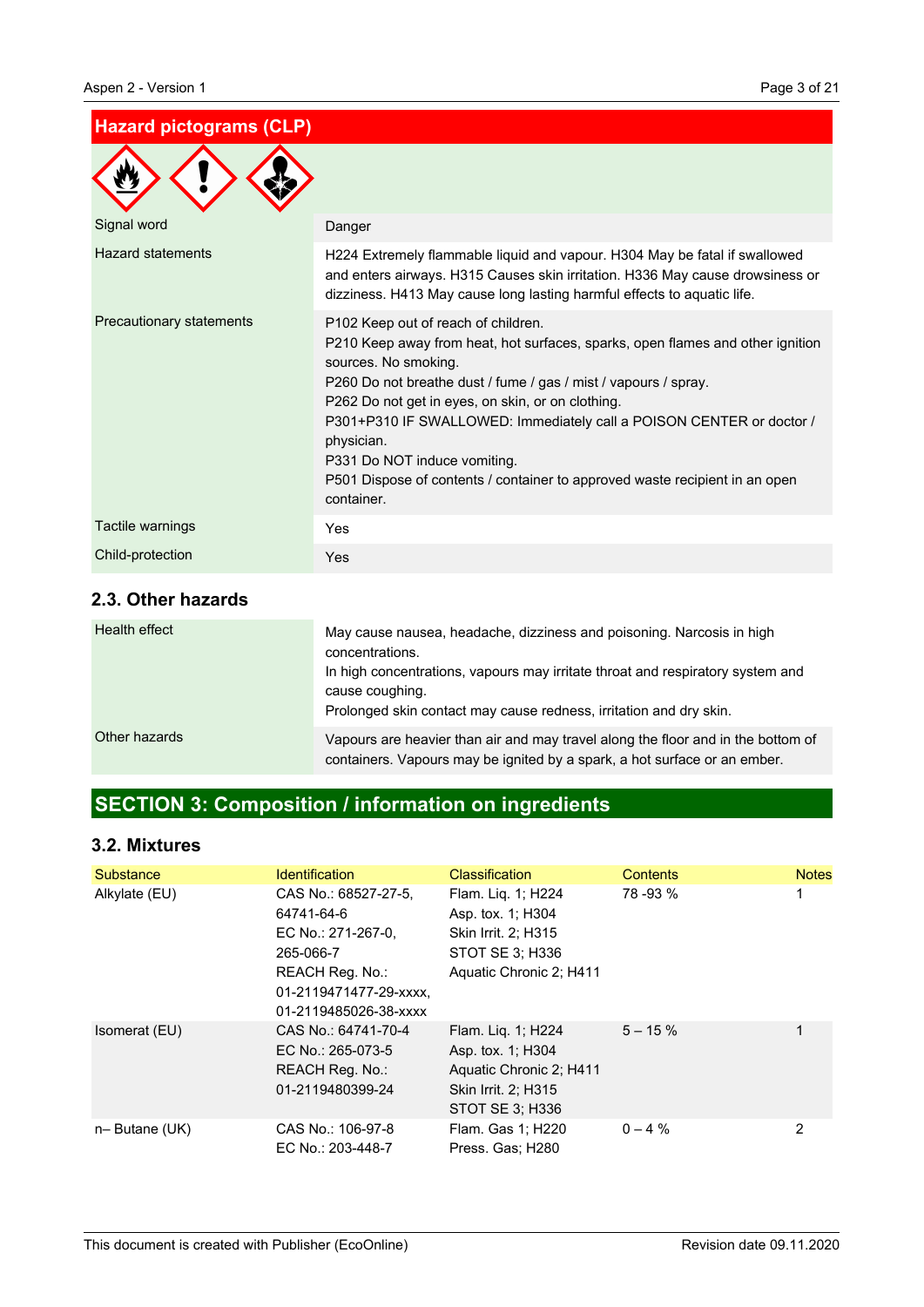|                 | REACH Reg. No.:<br>01-211947469 1-31                                              |                                                                                       |           |     |
|-----------------|-----------------------------------------------------------------------------------|---------------------------------------------------------------------------------------|-----------|-----|
| Isopentane (UK) | CAS No.: 78-78-4<br>EC No.: 201-142-8<br>REACH Reg. No.:<br>01-2119475602-38-0004 | Flam. Lig. 1; H224<br>Asp. tox. 1; H304<br>STOT SE 1: H336<br>Aquatic Chronic 2; H411 | $< 2.5\%$ | 1,2 |

<sup>1</sup>Substance classified with a health or environmental hazard <sup>2</sup>Substance with a workplace exposure limit

| Description of the mixture | Contains: Benzene, CAS No 71-43-2 < 0.1%, n-Hexane, CAS No 110-54-3 < 3%.<br>Contains $\leq 2\%$ by volume Synthetic motor oil, classified as non-hazardous<br>according to CLP (EU). |
|----------------------------|---------------------------------------------------------------------------------------------------------------------------------------------------------------------------------------|
| Remarks, substance         | Ingredients' environmental classification is not supported by tests on the mixture.                                                                                                   |

# **SECTION 4: First aid measures**

# **4.1. Description of first aid measures**

| General      | Fire and explosion: Leave the zone of danger immediately and evacuate<br>unnecessary personnel. Bring injured persons out of the zone of danger<br>immediately. Beware of danger of shock in seemingly not-injured persons. If<br>breathing is difficult, remove victim to fresh air and keep at rest in a position<br>comfortable for breathing.                        |  |
|--------------|--------------------------------------------------------------------------------------------------------------------------------------------------------------------------------------------------------------------------------------------------------------------------------------------------------------------------------------------------------------------------|--|
| Inhalation   | Fresh air and rest. Get medical attention if any discomfort continues.                                                                                                                                                                                                                                                                                                   |  |
| Skin contact | Remove contaminated clothing immediately and wash skin with soap and water.                                                                                                                                                                                                                                                                                              |  |
| Eye contact  | Immediately rinse with water for several minutes. Make sure to remove any<br>contact lenses from the eyes before rinsing.                                                                                                                                                                                                                                                |  |
| Ingestion    | DO NOT induce vomiting. Get medical attention immediately.<br>Do not induce vomiting. If vomiting occurs, the head should be kept low so that<br>stomach vomit doesn't enter the lungs. Droplets of the product aspirated into the<br>lungs through ingestion or vomiting may cause a serious chemical pneumonia.<br>A doctor should decide if gastric lavage is needed. |  |

# **4.2. Most important symptoms and effects, both acute and delayed**

| Acute symptoms and effects   | Acts as a defatting agent on skin. May cause cracking of skin, and eczema.<br>Risk of chemical pneumonia after aspiration. Vapour may irritate respiratory<br>system or lungs. |
|------------------------------|--------------------------------------------------------------------------------------------------------------------------------------------------------------------------------|
| Delayed symptoms and effects | Warning! This product is harmful to health. The product may be aspirated and<br>cause chemical pneumonia that can be fatal.                                                    |

# **4.3. Indication of any immediate medical attention and special treatment needed**

| Medical treatment                         | Treat Symptomatically.                                                                                                                                                  |
|-------------------------------------------|-------------------------------------------------------------------------------------------------------------------------------------------------------------------------|
| Medical monitoring for delayed<br>effects | Central nervous system depression including narcotic effects such as<br>drowsiness, narcosis, reduced alertness, loss of reflexes, lack of coordination<br>and vertigo. |
| Other information                         | DO NOT INDUCE VOMITING! Intrusion into the lungs after ingestion or vomiting<br>may cause chemical pneumonitis.                                                         |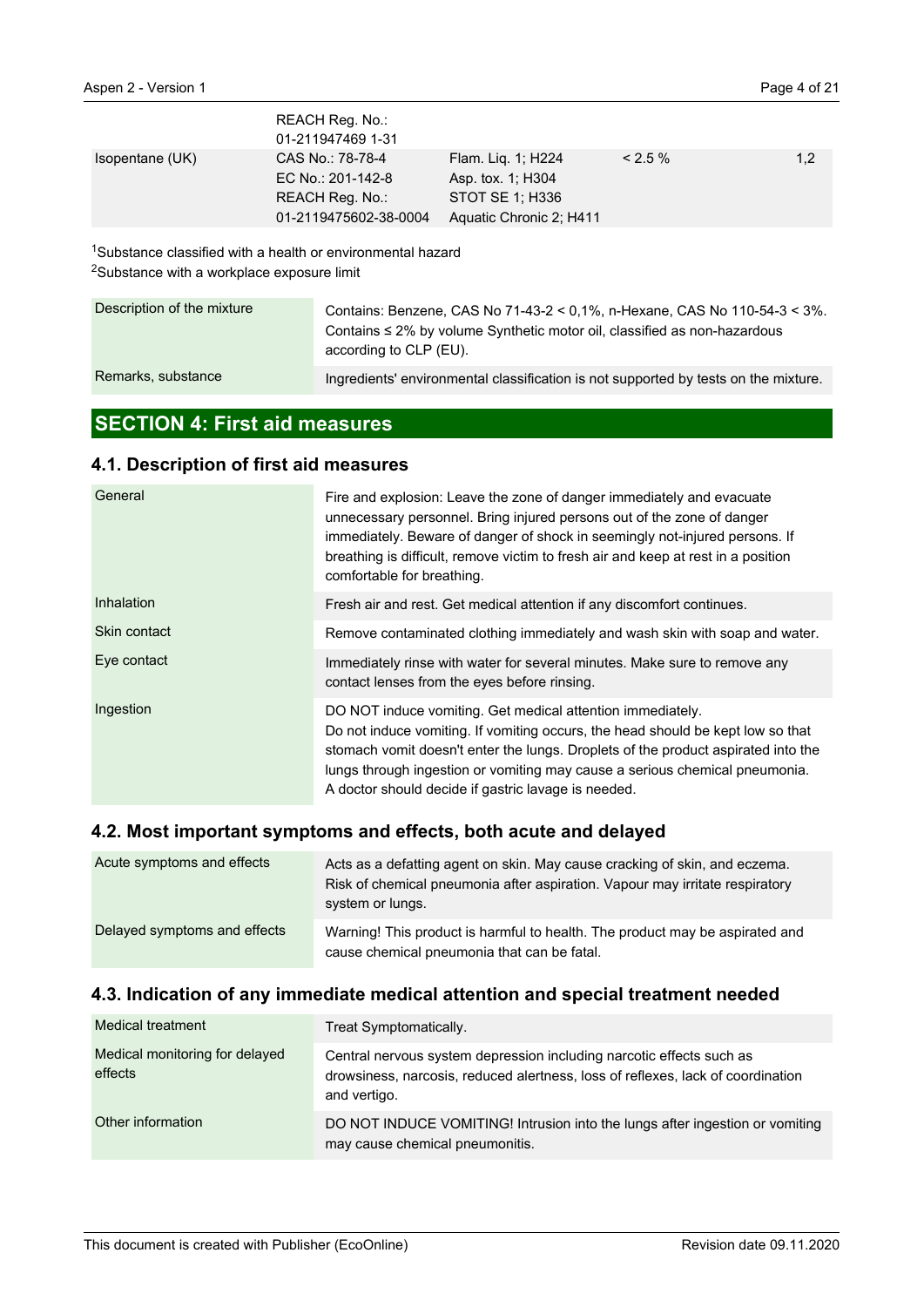# **SECTION 5: Firefighting measures**

#### **5.1. Extinguishing media**

| Suitable extinguishing media | Extinguish with foam, carbon dioxide, dry powder or water fog.         |
|------------------------------|------------------------------------------------------------------------|
| Improper extinguishing media | Do not use water jet as an extinguisher, as this will spread the fire. |

#### **5.2. Special hazards arising from the substance or mixture**

| Fire and explosion hazards | Extremely flammable liquid and vapour. Eliminate all ignition sources if safe to do |
|----------------------------|-------------------------------------------------------------------------------------|
|                            | so. Severe explosion hazard when vapours are exposed to flames.                     |

#### **5.3. Advice for firefighters**

| Personal protective equipment | In case of inadequate ventilation wear respiratory protection. Use personal<br>protective equipment as required.                                                                                                   |
|-------------------------------|--------------------------------------------------------------------------------------------------------------------------------------------------------------------------------------------------------------------|
| Fire fighting procedures      | Containers close to fire should be removed immediately or cooled with water.<br>Avoid water in straight hose stream; will scatter and spread fire. Be aware of risk<br>of fire re-starting, and risk of explosion. |
| Other information             | Vapours are heavier than air and may travel along the floor and in the bottom of<br>containers. Vapours may be ignited by a spark, a hot surface or an ember.                                                      |

# **SECTION 6: Accidental release measures**

#### **6.1. Personal precautions, protective equipment and emergency procedures**

| Personal protection measures | Do not smoke or use open fire, or other sources of ignition. Ventilate well. In case |
|------------------------------|--------------------------------------------------------------------------------------|
|                              | of inadequate ventilation use suitable respirator. Take precautionary measures       |
|                              | against static discharges.                                                           |

#### **6.2. Environmental precautions**

| Environmental precautionary | Avoid discharge into drains, water courses or onto the ground. Contain spillages  |
|-----------------------------|-----------------------------------------------------------------------------------|
| measures                    | with sand, earth or any suitable adsorbent material. Contact local authorities in |
|                             | case of spillage to drain/aquatic environment.                                    |

#### **6.3. Methods and material for containment and cleaning up**

| Clean up          | Absorb in vermiculite, dry sand or earth and place into containers. Cover large<br>spillages with foam. |
|-------------------|---------------------------------------------------------------------------------------------------------|
| Other information | Remove sources of ignition. Beware of the explosion danger.                                             |

#### **6.4. Reference to other sections**

For waste disposal, see section 13. For personal protection, see section 8. Other instructions

# **SECTION 7: Handling and storage**

#### **7.1. Precautions for safe handling**

| Handling | Flammable/combustible – Keep away from oxidisers, heat and flames. Take |
|----------|-------------------------------------------------------------------------|
|          | precautionary measures against static discharges.                       |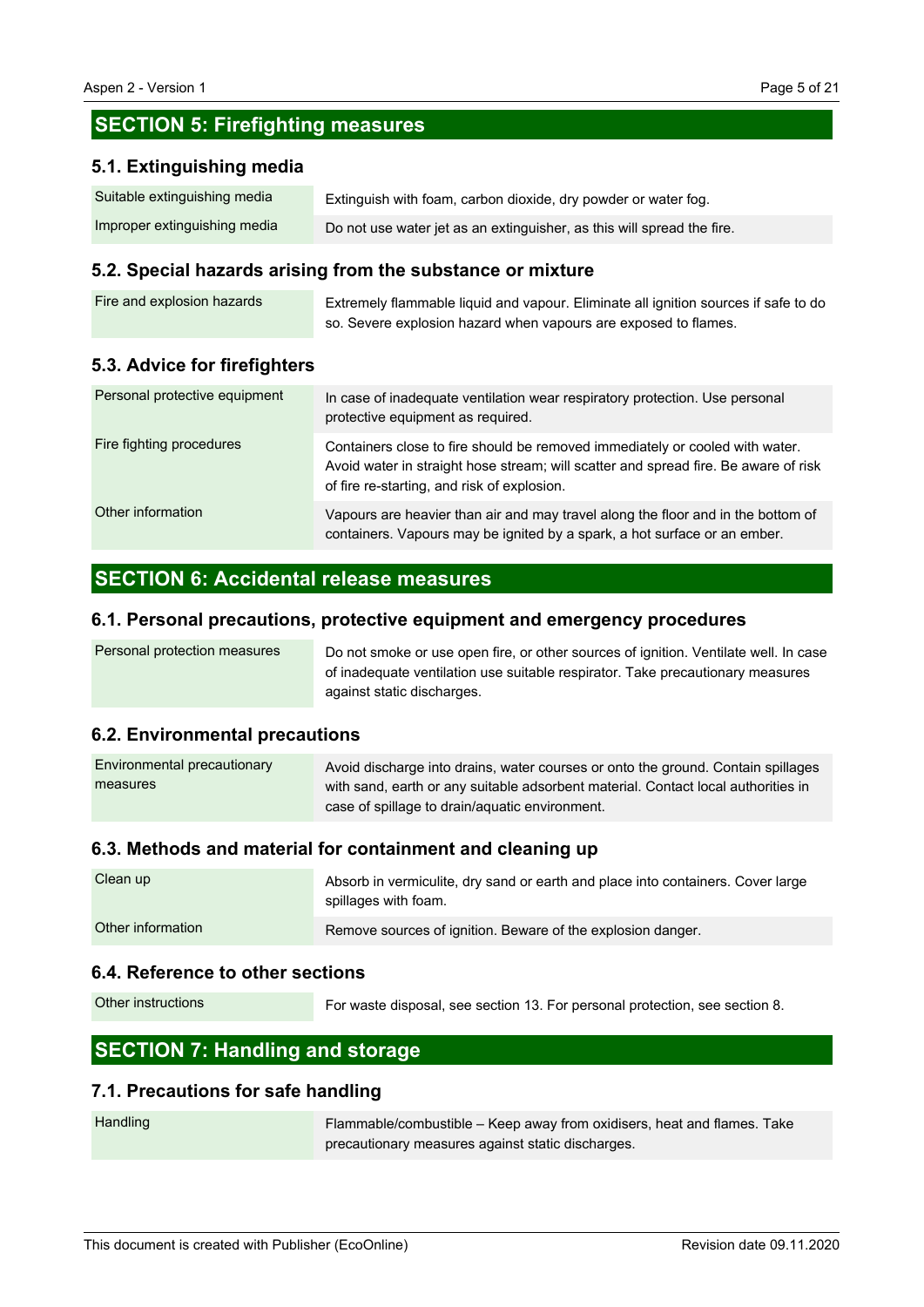# **Protective safety measures**

| Safety measures to prevent fire                                 | Store in a well-ventilated place. Keep cool. |
|-----------------------------------------------------------------|----------------------------------------------|
| Preventitive measures to prevent<br>aerosol and dust generation | Well-ventilated area.                        |
| Preventititye measures to protect<br>the environment            | Prevent entry into drains.                   |

# **7.2. Conditions for safe storage, including any incompatibilities**

| Storage             | Store in tightly closed original container in a well-ventilated place. Store at<br>temperature below 50°C. Flammable liquid storage. |
|---------------------|--------------------------------------------------------------------------------------------------------------------------------------|
| Conditions to avoid | Keep away from heat, sparks and open flame.                                                                                          |

# **Conditions for safe storage**

| Technical measures and storage<br>conditions    | Protect electric equipment against sparking in case of risk of explosion.                                              |
|-------------------------------------------------|------------------------------------------------------------------------------------------------------------------------|
| Advice on storage compatability                 | Keep flammable liquids away from flammable gas and highly flammable goods.<br>Flammability class: 1                    |
| Additional information on storage<br>conditions | Large amounts and storages should be stored in accordance with national<br>regulation on storage of flammable liquids. |

# **7.3. Specific end use(s)**

Specific use(s)

The identified uses for this product are detailed in Section 1.2.

# **SECTION 8: Exposure controls / personal protection**

# **8.1. Control parameters**

| Substance                | <b>Identification</b> | <b>Exposure limits</b>                                                                                                                                                                                                                       | <b>TWA Year</b> |
|--------------------------|-----------------------|----------------------------------------------------------------------------------------------------------------------------------------------------------------------------------------------------------------------------------------------|-----------------|
| n-Butane (UK)            | CAS No.: 106-97-8     | Country of origin: GB<br>Limit value type: WEL<br>Limit value $(8 h)$ : 600 ppm<br>Limit value (8 h) : 1450 mg/<br>m <sup>3</sup><br>Limit value (short term)<br>Value: 750 ppm<br>Limit value (short term)<br>Value: 1810 mg/m <sup>3</sup> |                 |
| Isopentane (UK)          | CAS No.: 78-78-4      | Country of origin: EU<br>Limit value $(8 h)$ : 1000 ppm<br>Limit value (8 h) : 3000 mg/<br>m <sup>3</sup><br>Country of origin: UK<br>Limit value $(8 h)$ : 600 ppm<br>Limit value $(8 h)$ : 1800 mg/<br>m <sup>3</sup>                      |                 |
| Synthetic motor oil (UK) |                       |                                                                                                                                                                                                                                              |                 |
| Benzene (UK)             | CAS No.: 71-43-2      | Country of origin: UK<br>Limit value $(8 h) : 1 ppm$<br>Limit value $(8 h) : 3,25 mg/$                                                                                                                                                       |                 |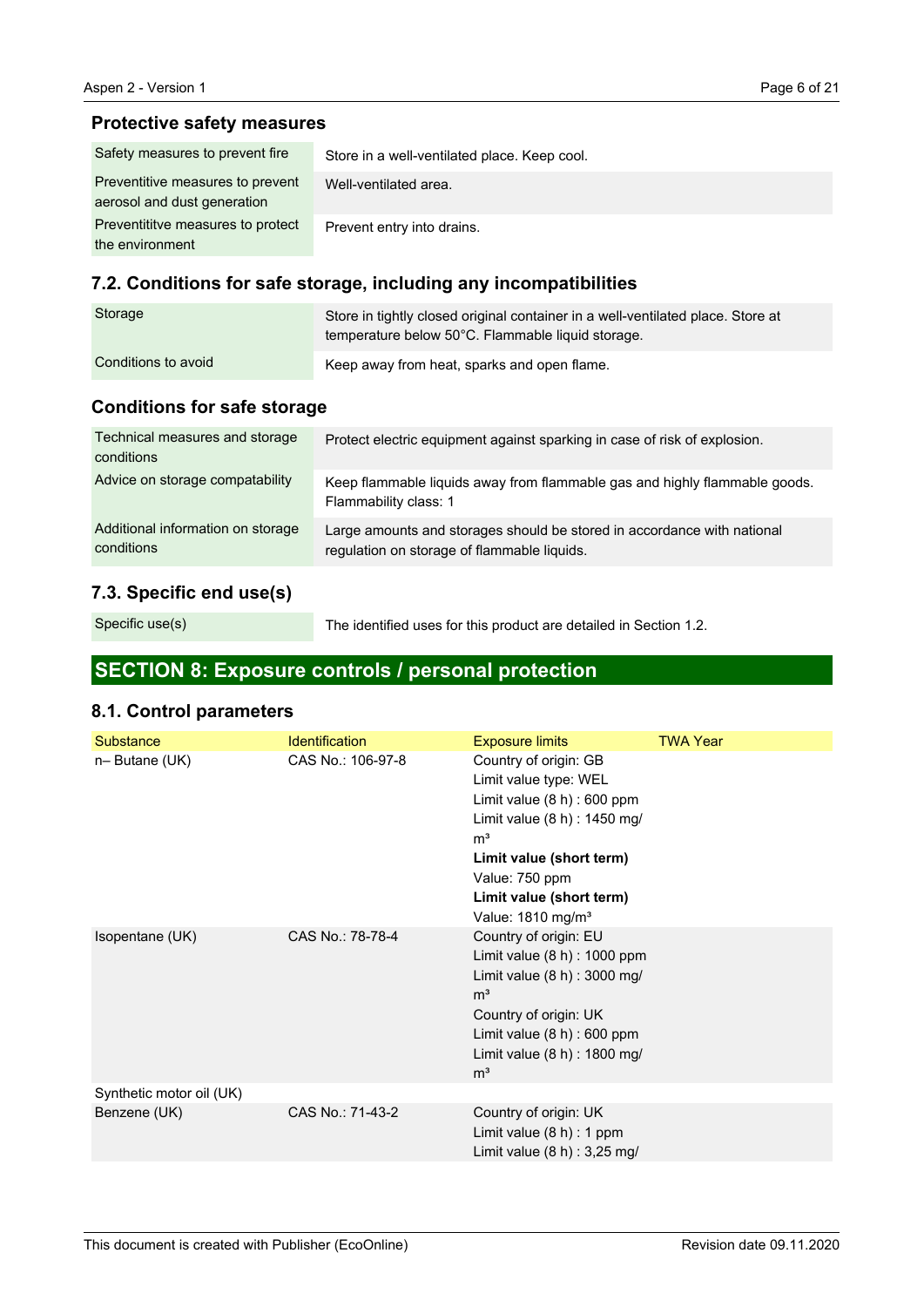|                |                   | m <sup>3</sup><br><b>Exposure limit letter</b><br>Letter code: Carc, Sk<br>Source: EH40/2005,<br>Workplace exposure limits,<br>Third edition 2018                                                                                                                                                                                                                                                     |
|----------------|-------------------|-------------------------------------------------------------------------------------------------------------------------------------------------------------------------------------------------------------------------------------------------------------------------------------------------------------------------------------------------------------------------------------------------------|
| n-Hexane (UK)  | CAS No.: 110-54-3 | Country of origin: UK<br>Limit value (8 h) : 20 ppm<br>Limit value $(8 h)$ : 72 mg/m <sup>3</sup><br>Source: EH40/2005,<br>Workplace exposure limits,<br>Third edition 2018                                                                                                                                                                                                                           |
| Toluene (UK)   | CAS No.: 108-88-3 | Country of origin: UK<br>Limit value (8 h) : 50 ppm<br>Limit value $(8 h)$ : 191 mg/<br>m <sup>3</sup><br>Limit value (short term)<br>Value: 100 ppm<br>Limit value (short term)<br>Value: 384 mg/m <sup>3</sup><br>Limit value (short term)<br>Appraisal period: 15 min<br><b>Exposure limit letter</b><br>Letter code: Sk<br>Source: EH40/2005,<br>Workplace exposure limits,<br>Third edition 2018 |
| Petroleum (UK) |                   |                                                                                                                                                                                                                                                                                                                                                                                                       |

| Other Information about threshold | Petroleum Work Exposure Limits applies to both Alkylate and Isomerate. |
|-----------------------------------|------------------------------------------------------------------------|
| limit values                      |                                                                        |

# **DNEL / PNEC**

| Substance   | Alkylate (EU)                                                                                                                                                              |
|-------------|----------------------------------------------------------------------------------------------------------------------------------------------------------------------------|
| <b>DNEL</b> | <b>Group: Professional</b><br><b>Route of exposure:</b> Acute inhalation (systemic)<br>Value: $1300$ mg/m <sup>3</sup><br>Reference: 15 min<br><b>Comments: 68527-27-5</b> |
|             | <b>Group: Professional</b><br><b>Route of exposure:</b> Acute inhalation (local)<br>Value: 1100 mg/m <sup>3</sup><br>Reference: 15 min<br><b>Comments: 68527-27-5</b>      |
|             | <b>Group: Professional</b><br>Route of exposure: Long-term inhalation (local)<br>Value: 840 mg/m <sup>3</sup><br>Reference: 8 h<br><b>Comments: 68527-27-5</b>             |
|             | <b>Group: Consumer</b><br><b>Route of exposure:</b> Acute inhalation (systemic)                                                                                            |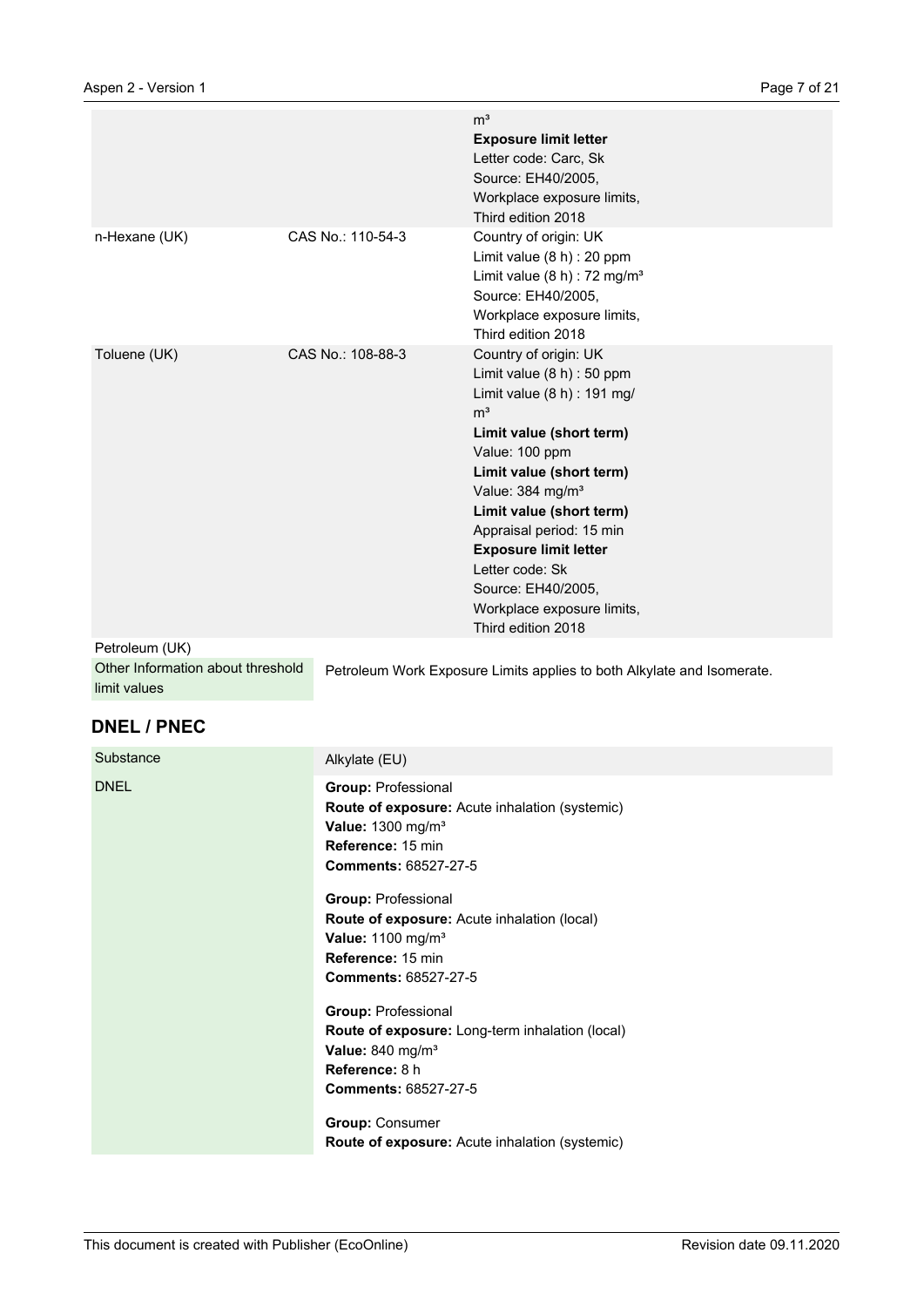|             | Value: 1200 mg/m <sup>3</sup><br>Reference: 15 min<br><b>Comments: 68527-27-5</b>                                                                           |
|-------------|-------------------------------------------------------------------------------------------------------------------------------------------------------------|
|             | <b>Group: Consumer</b><br>Route of exposure: Acute inhalation (local)<br>Value: 640 mg/m <sup>3</sup><br>Reference: 15 min<br><b>Comments: 68527-27-5</b>   |
|             | <b>Group: Consumer</b><br>Route of exposure: Long-term inhalation (local)<br>Value: 180 mg/m <sup>3</sup><br>Reference: 24 h<br><b>Comments: 68527-27-5</b> |
| Substance   | Isomerat (EU)                                                                                                                                               |
| <b>DNEL</b> | <b>Group: Professional</b><br>Route of exposure: Acute inhalation (systemic)<br>Value: 1300 mg/m <sup>3</sup><br>Reference: 15 min                          |
|             | <b>Group: Professional</b><br>Route of exposure: Acute inhalation (local)<br>Value: 1100 mg/m <sup>3</sup><br>Reference: 15 min                             |
|             | <b>Group: Professional</b><br>Route of exposure: Long-term inhalation (local)<br>Value: 840 mg/m <sup>3</sup><br>Reference: 8 h                             |
|             | <b>Group: Consumer</b><br>Route of exposure: Acute inhalation (systemic)<br>Value: 1200 mg/m <sup>3</sup><br>Reference: 15 min                              |
|             | <b>Group: Consumer</b><br>Route of exposure: Acute inhalation (local)<br>Value: 640 mg/m <sup>3</sup><br>Reference: 15 min                                  |
|             | <b>Group: Consumer</b><br>Route of exposure: Long-term inhalation (systemic)<br>Value: 180 mg/m <sup>3</sup><br>Reference: (24 h)                           |
| Substance   | Isopentane (UK)                                                                                                                                             |
| <b>DNEL</b> | <b>Group: Professional</b><br>Route of exposure: Long-term dermal (systemic)<br>Value: 432 mg/kg bw/day                                                     |
|             | <b>Group: Consumer</b><br>Route of exposure: Long-term dermal (systemic)<br>Value: 214 mg/kg bw/day                                                         |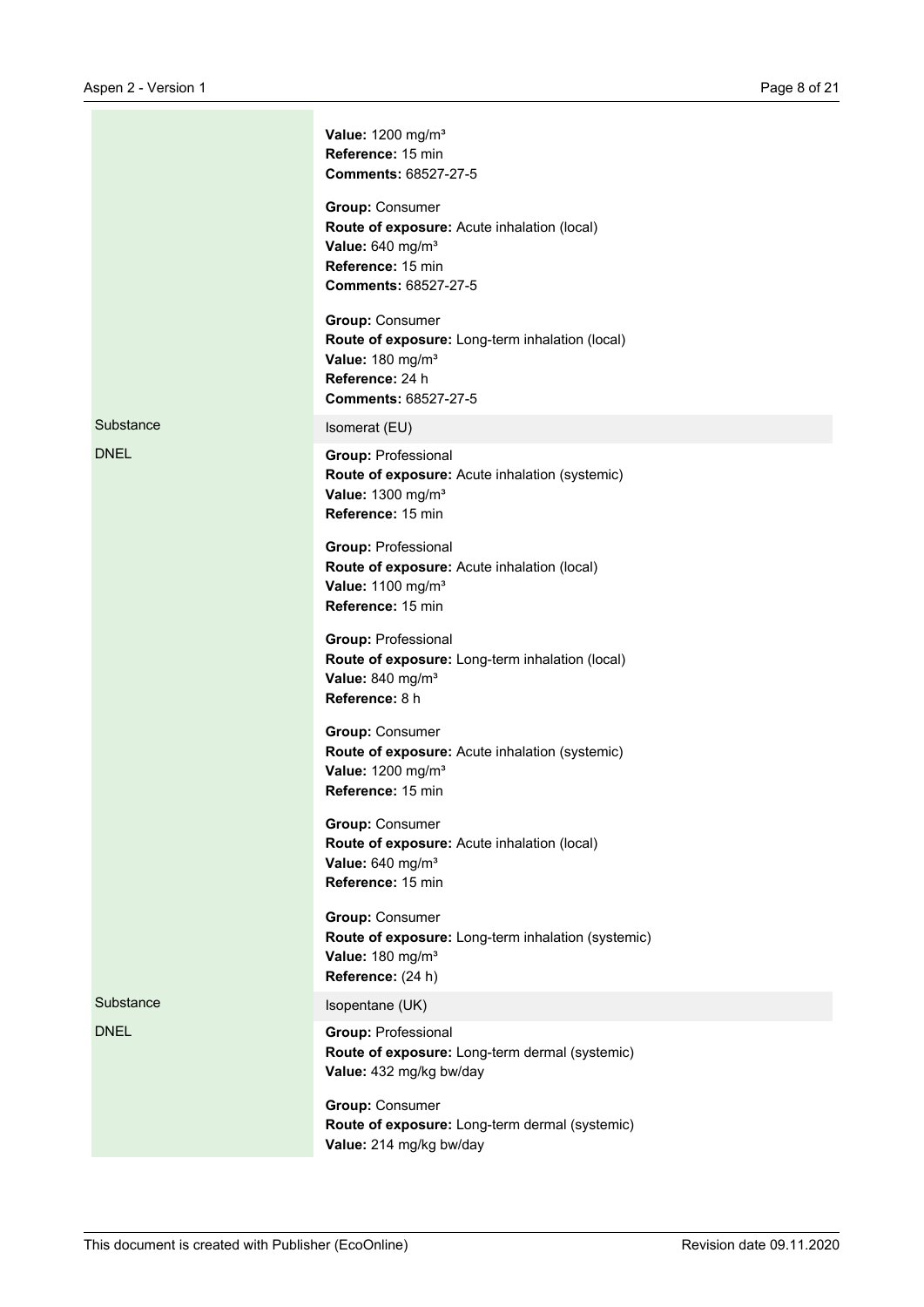|             | <b>Group: Professional</b><br>Route of exposure: Long-term inhalation (systemic)<br>Value: 3000 mg/m <sup>3</sup>                                                                        |
|-------------|------------------------------------------------------------------------------------------------------------------------------------------------------------------------------------------|
|             | <b>Group: Consumer</b><br>Route of exposure: Long-term inhalation (systemic)<br>Value: 643 mg/m <sup>3</sup>                                                                             |
|             | Route of exposure: Long-term oral (systemic)<br>Value: 214 mg/kg bw/day                                                                                                                  |
|             | Value: 1296 mg/kg bw/day<br><b>Comments: NOAEL</b>                                                                                                                                       |
|             | Value: 1070 mg/kg bw/day<br><b>Comments: NOAEL</b>                                                                                                                                       |
|             | Value: 9000 mg/m <sup>3</sup><br><b>Comments: NOAEC</b>                                                                                                                                  |
|             | Value: 3215 mg/m <sup>3</sup><br><b>Comments: NOAEC</b>                                                                                                                                  |
|             | Value: 1070 mg/kg bw/day<br><b>Comments: NOAEL DNELs are derived from the Indicative Occupational</b><br>Exposure Limit (IOEL) for Pentane, Isopentane, and Neopentane                   |
| <b>PNEC</b> | Route of exposure: Freshwater<br>Reference: 2.6 x 10^(-6) mg/l                                                                                                                           |
|             | Route of exposure: Saltwater<br>Value: 0.0000055 µg/l<br>Reference: 5.5 x 10^(-9) mg/l                                                                                                   |
|             | Route of exposure: Freshwater sediments<br>Value: 0.0036 µg/l<br>Reference: 3.6 x 10^(-6) mg/kg                                                                                          |
|             | Route of exposure: Saltwater sediments<br>Reference: 6.7 x 10^(-9) mg/l                                                                                                                  |
|             | Route of exposure: Soil<br>Reference: 1.6 x 10^(-8) mg/kg<br><b>Comments: Natural</b>                                                                                                    |
|             | Route of exposure: Soil<br>Reference: 3.5 x 10^(-8) mg/kg<br><b>Comments: Agricultural.</b>                                                                                              |
|             | Route of exposure: Water<br>Reference: 1.3 x 10^(-6) mg/l                                                                                                                                |
|             | Route of exposure: Air<br>Reference: 9.2 x 10^(-5) mg/m3<br>Comments: PNEC for isopentane has been derived using the HC5 statistical<br>extrapolation method and the target lipid model. |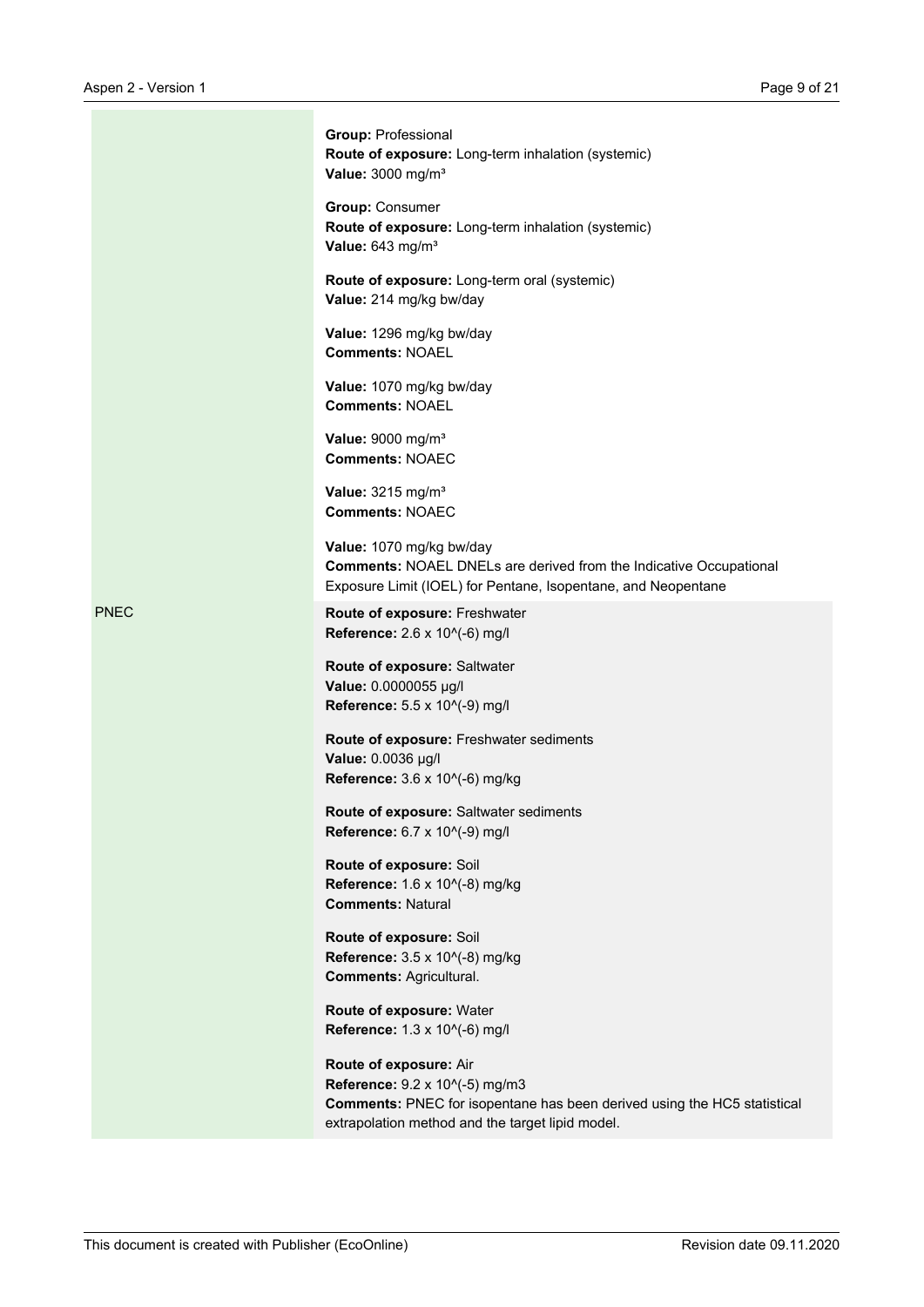# **8.2. Exposure controls**

# **Safety signs**

# **Precautionary measures to prevent exposure**

| Appropriate engineering controls          | Do not handle near food and drink.<br>Provide access to washing facilities incl. soap, skin cleanser and fatty cream.<br>Observe occupational exposure limits and minimise the risk of inhalation of<br>vapours and mist. |
|-------------------------------------------|---------------------------------------------------------------------------------------------------------------------------------------------------------------------------------------------------------------------------|
| Technical measures to prevent<br>exposure | Provide adequate general and local exhaust ventilation.                                                                                                                                                                   |
| Eye / face protection                     |                                                                                                                                                                                                                           |
| Additional eye protection<br>measures     | Contact lenses should not be worn when working with this chemical!                                                                                                                                                        |
| Eye protection, comments                  | Wear approved chemical safety goggles where eye exposure is reasonably<br>probable.                                                                                                                                       |

# **Hand protection**

| Suitable materials                         | Nitrile.                                                                                                                                                             |
|--------------------------------------------|----------------------------------------------------------------------------------------------------------------------------------------------------------------------|
| Required properties for hand<br>protection | Skyddsklass: 6 EN 374. EN 420                                                                                                                                        |
| Breakthrough time                          | Value: $> 8$ hour(s)                                                                                                                                                 |
| Thickness of glove material                | Value: $\geq 0.4$ mm                                                                                                                                                 |
| Hand protection, comments                  | Protective gloves should be used if there is a risk of direct contact or splash. Be<br>aware that the liquid may penetrate the gloves. Frequent change is advisable. |
| <b>Skin protection</b>                     |                                                                                                                                                                      |
| Suitable protective clothing               | Wear appropriate clothing to prevent reasonably probable skin contact.                                                                                               |
| Additional skin protection                 | Wash promptly with soap & water if skin becomes contaminated.                                                                                                        |

Remove contaminated clothing and wash the skin thoroughly with soap and water after work. Please note that contaminated clothing may present a risk of fire and / or explosion. Personal protection must be kept separate from other

# **Respiratory protection**

measures

Skin protection remark

| Respiratory protection necessary<br>at  | Under normal conditions of use respiration protection should not be required.         |
|-----------------------------------------|---------------------------------------------------------------------------------------|
| Tasks needing respiratory<br>protection | Respiratory protection must be used if air contamination exceeds acceptable<br>level. |
| Recommended type of equipment           | Use respiratory equipment with gas filter, type AX.                                   |

clothes.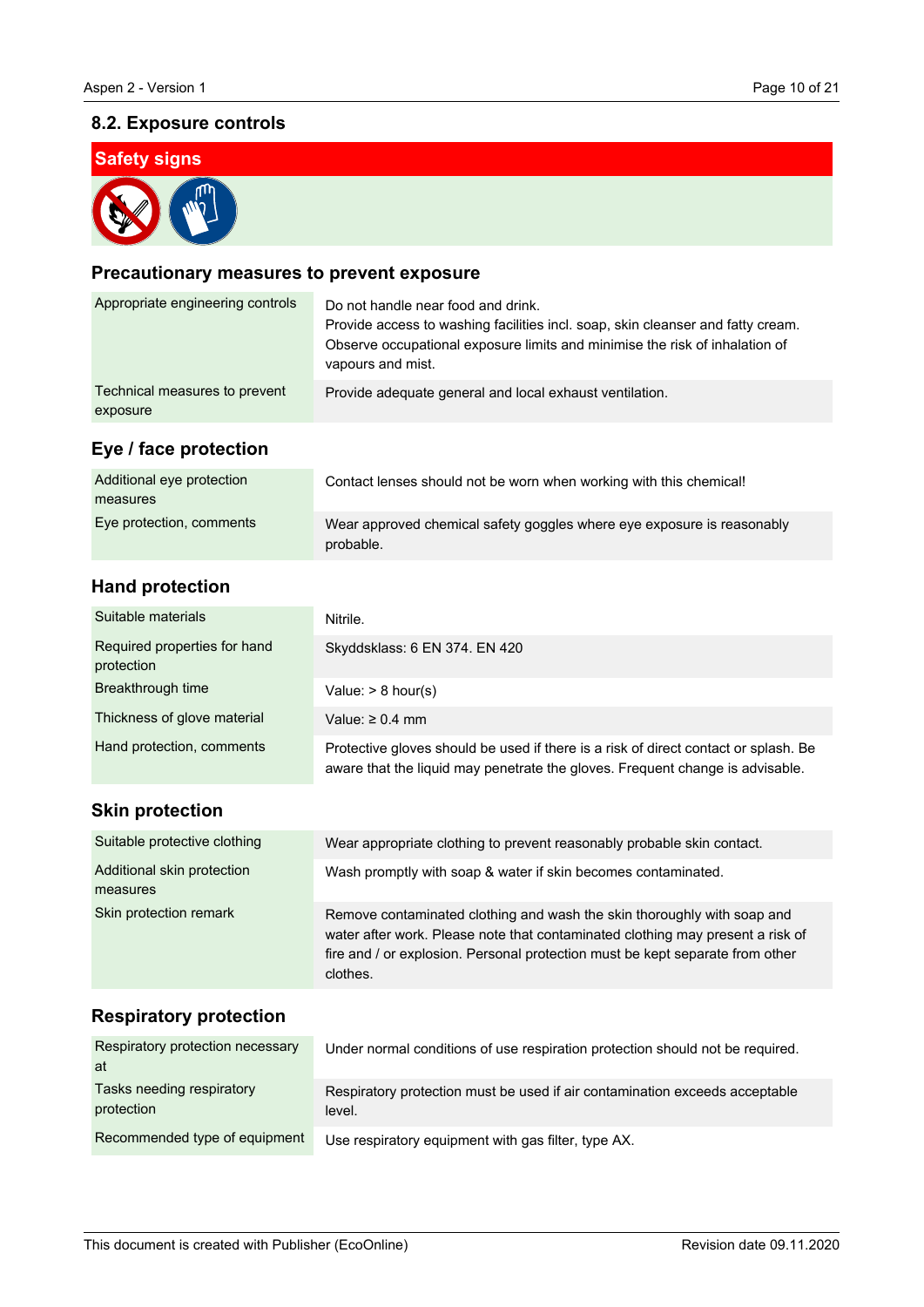| Additional respiratory protection<br>measures | All handling to take place in well-ventilated area.                                       |
|-----------------------------------------------|-------------------------------------------------------------------------------------------|
| Respiratory protection, comments              | Filter with half mask. Filter equipment may be used for a maximum of 2 hours per<br>time. |

# **Hygiene / environmental**

| Specific hygiene measures | Promptly remove non-impervious clothing that becomes wet. |
|---------------------------|-----------------------------------------------------------|
|                           | DO NOT SMOKE IN WORK AREA!                                |

# **Appropriate environmental exposure control**

| Environmental exposure controls              | Should be prevented from entering drains. Inform Authorities if large amounts are<br>involved. |
|----------------------------------------------|------------------------------------------------------------------------------------------------|
| Environmental exposure controls,<br>comments | VOC.                                                                                           |

#### **Exposure controls**

| Safety measures for consumer<br>use of the chemical | This product is not to be used under conditions of poor ventilation.<br>Remove contaminated clothing and wash the skin thoroughly with soap and<br>water after work.<br>Good personal hygiene is necessary. Wash hands and contaminated areas with<br>water and soap before leaving the work site.<br>Do not store tobacco, food or beverage in work rooms or areas where the<br>product is used. |
|-----------------------------------------------------|---------------------------------------------------------------------------------------------------------------------------------------------------------------------------------------------------------------------------------------------------------------------------------------------------------------------------------------------------------------------------------------------------|
|-----------------------------------------------------|---------------------------------------------------------------------------------------------------------------------------------------------------------------------------------------------------------------------------------------------------------------------------------------------------------------------------------------------------------------------------------------------------|

# **SECTION 9: Physical and chemical properties**

# **9.1. Information on basic physical and chemical properties**

| Physical state                                    | Coloured liquid.                                       |
|---------------------------------------------------|--------------------------------------------------------|
| Colour                                            | Tan.                                                   |
| Odour                                             | Kerosene.                                              |
| pH                                                | Status: In delivery state<br>Comments: Not relevant.   |
|                                                   | Status: In aqueous solution<br>Comments: Not relevant. |
| Melting point / melting range                     | Comments: Not relevant.                                |
| Boiling point / boiling range                     | Value: 30 - 205 °C<br>Method: EN ISO 3405              |
|                                                   | Value: 75 °C<br>Method: NFPA®30 (USA)                  |
| Flash point                                       | Value: $< 0$ °C                                        |
| Evaporation rate                                  | Value: > 1000<br>Method: BuAc=100                      |
| Lower explosion limit with unit of<br>measurement | Value: 1 vol%                                          |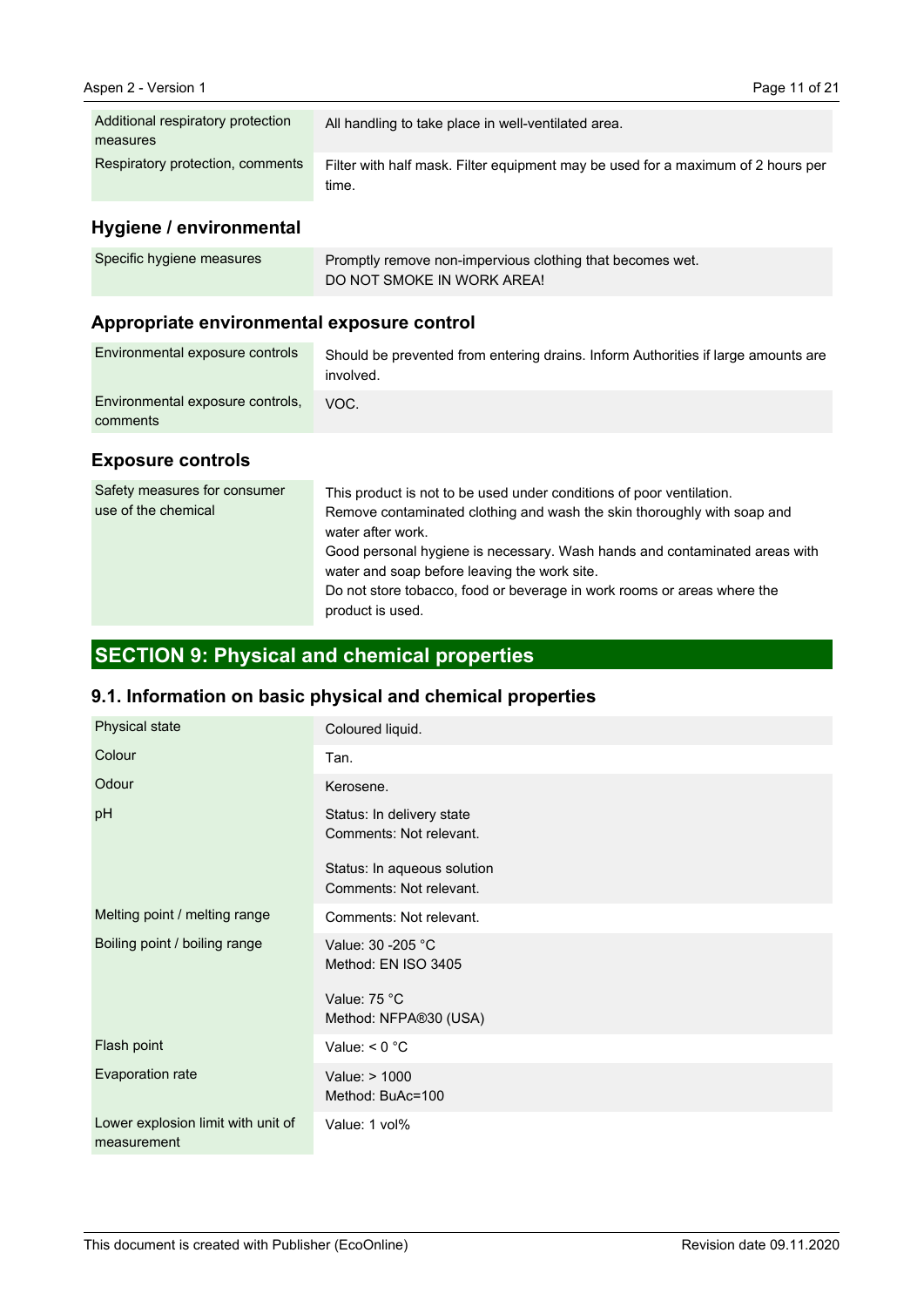| Upper explosion limit with units of<br>measurement | Value: 8 vol%                                                                    |
|----------------------------------------------------|----------------------------------------------------------------------------------|
| Vapour pressure                                    | Value: 55 - 65 kPa<br>Method: EN 13016-1<br>Temperature: $= 37.8 °C$             |
| Vapour density                                     | Value: $> 1$<br>Reference gas: Air.                                              |
| Relative density                                   | Value: 690 - 720 kg/m3<br>Method: EN ISO 12185                                   |
| Solubility                                         | Comments: Very soluble in: Hydrocarbons.<br>Comments: Solubility: $> 1 - 6$ mg/l |
| Partition coefficient: n-octanol/                  | Value: $4.3 - 4.8$                                                               |
| water                                              | Comments: Calculated value for mixture.                                          |
| Spontaneous combustability                         | Value: $>$ 300 $^{\circ}$ C                                                      |
| <b>Viscosity</b>                                   | Value: $<$ 1 mm2/s<br>Temperature: $=$ 40 $^{\circ}$ C                           |

# **9.2. Other information**

#### **Physical hazards**

| Flammable liquids | Classification: H224 Extremely flammable liquid and vapour.                                     |
|-------------------|-------------------------------------------------------------------------------------------------|
| Conductivity      | Value: $< 0.0009 \mu S/m$<br>Method: EN 15938<br>Comments: (900 pS/m)<br>Temperature: $= 20 °C$ |
| Gas group         | Comments: IIA.                                                                                  |

# **SECTION 10: Stability and reactivity**

#### **10.1. Reactivity**

| Reactivity |  |
|------------|--|
|            |  |

There are no known reactivity hazards associated with this product.

# **10.2. Chemical stability**

| 10.4. Conditions to avoid                |                                                                              |
|------------------------------------------|------------------------------------------------------------------------------|
| Possibility of hazardous reactions       | Contains a volatile component. Vapours may form explosive mixtures with air. |
| 10.3. Possibility of hazardous reactions |                                                                              |
| Stability                                | Stable under normal temperature conditions and recommended use.              |
|                                          |                                                                              |

Conditions to avoid

Avoid heat, flames and other sources of ignition.

#### **10.5. Incompatible materials**

Materials to avoid

Avoid contact with oxidising agents.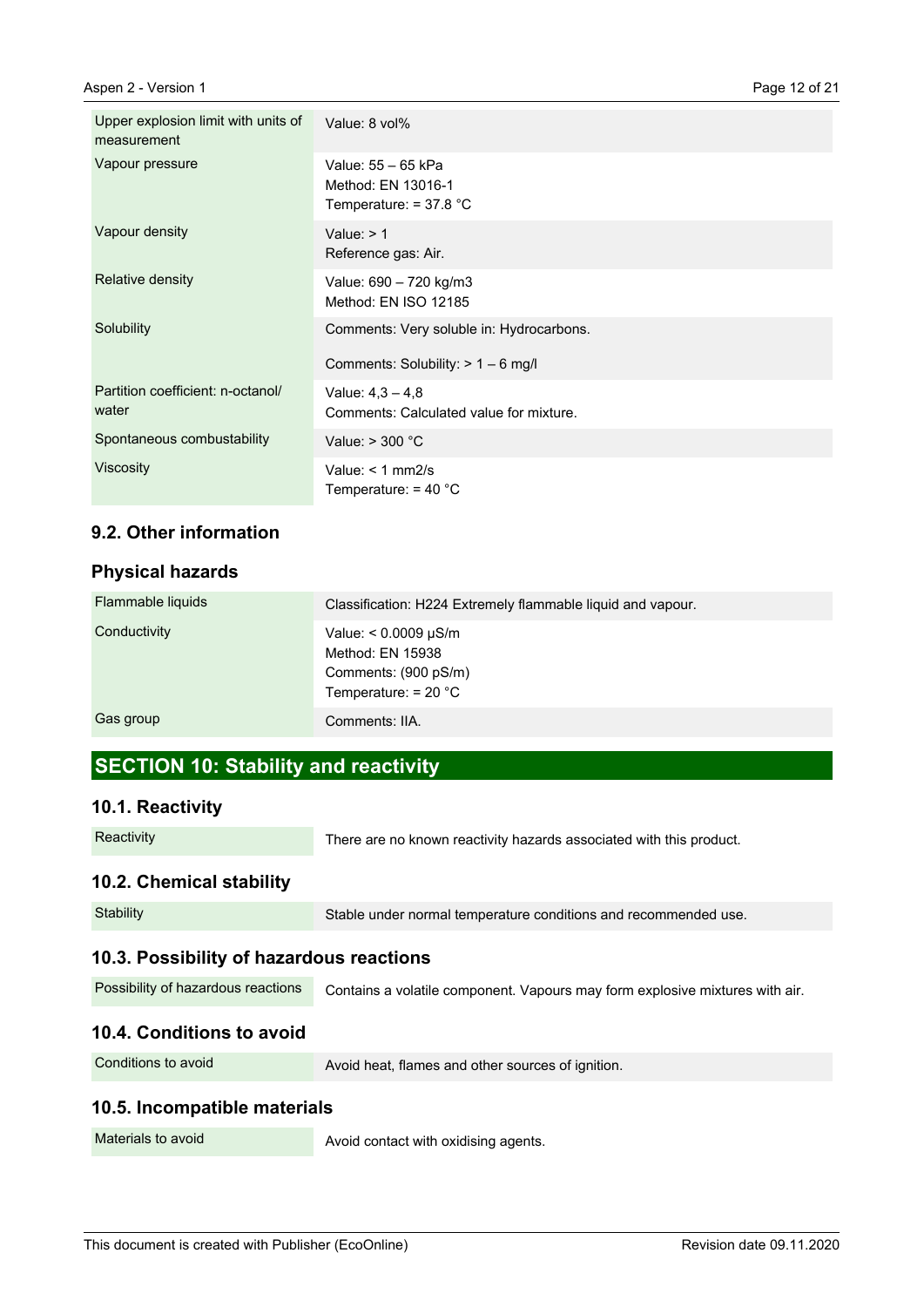# **10.6. Hazardous decomposition products**

Hazardous decomposition products

None under normal conditions.

# **SECTION 11: Toxicological information**

# **11.1. Information on toxicological effects**

| Substance      | Alkylate (EU)                                                                                                                                                                                                                                                                                                                                                                           |
|----------------|-----------------------------------------------------------------------------------------------------------------------------------------------------------------------------------------------------------------------------------------------------------------------------------------------------------------------------------------------------------------------------------------|
| Acute toxicity | Type of toxicity: Acute<br><b>Effect tested: LD50</b><br>Route of exposure: Oral<br>Method: OECD 401<br>Value: > 5000 mg/kg<br>Animal test species: Rat<br>Comments: 68527-27-5<br>Type of toxicity: Acute<br>Effect tested: LC50<br>Route of exposure: Inhalation.<br>Method: OECD 403<br><b>Value:</b> $> 5610$ mg/m <sup>3</sup><br>Animal test species: Rat<br>Comments: 68527-27-5 |
|                | Effect tested: LD50<br>Route of exposure: Dermal<br>Method: OECD 402<br>Value: $> 2000$ mg/kg bw<br>Animal test species: Rabbit<br>Comments: 68527-27-5<br>Effect tested: LD50                                                                                                                                                                                                          |
|                | Route of exposure: Oral<br>Value: > 5000 mg/kg<br>Animal test species: Rat<br><b>Comments: 64741-64-6</b>                                                                                                                                                                                                                                                                               |
|                | Effect tested: LD50<br>Route of exposure: Dermal<br>Value: > 2000 mg/kg<br>Animal test species: Rabbit<br><b>Comments: 64741-64-6</b>                                                                                                                                                                                                                                                   |
|                | Effect tested: LC50<br>Route of exposure: Inhalation.<br>Value: $> 5.2$ mg/l<br>Animal test species: Rat<br>Test reference: 4 hr<br><b>Comments: 64741-64-6</b>                                                                                                                                                                                                                         |
| Substance      | Isomerat (EU)                                                                                                                                                                                                                                                                                                                                                                           |
| Acute toxicity | Effect tested: LD50<br>Route of exposure: Oral                                                                                                                                                                                                                                                                                                                                          |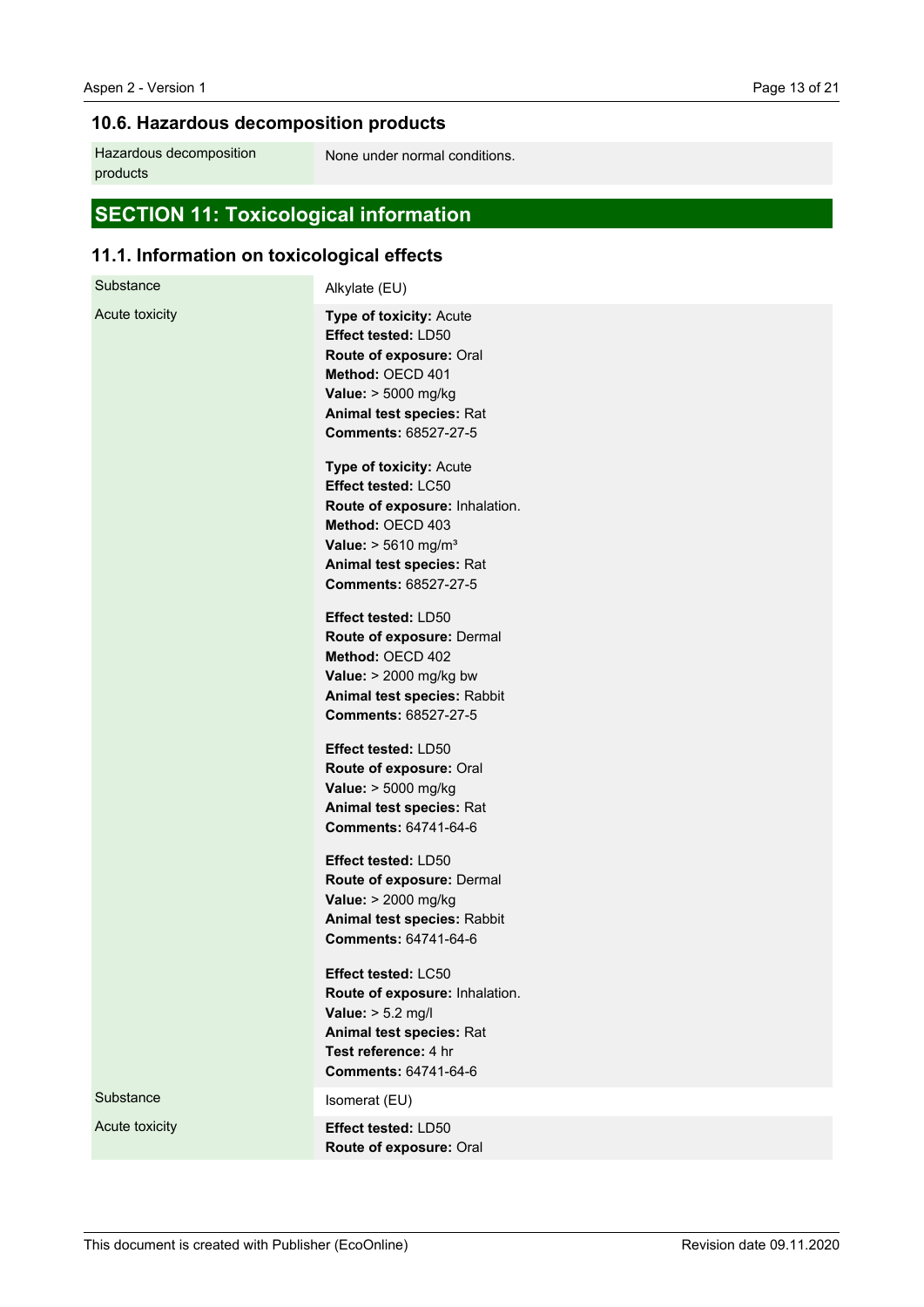|                | Method: OECD 401<br>Value: > 5000 mg/kg<br>Animal test species: Rat                                                                                                         |
|----------------|-----------------------------------------------------------------------------------------------------------------------------------------------------------------------------|
|                | Effect tested: LD50<br>Route of exposure: Dermal<br>Method: OECD 402<br>Value: > 5000 mg/kg<br>Animal test species: Rabbit                                                  |
|                | Effect tested: LC50<br>Route of exposure: Inhalation.<br>Method: OECD TG 403<br>Value: $> 5610$ mg/m <sup>3</sup><br>Animal test species: Rat                               |
| Substance      | n-Butane (UK)                                                                                                                                                               |
| Acute toxicity | Effect tested: LC50<br>Route of exposure: Inhalation.<br>Method: Calculated.<br>Value: $> 20$ mg/l                                                                          |
| Substance      | Isopentane (UK)                                                                                                                                                             |
| Acute toxicity | Type of toxicity: Acute<br>Route of exposure: Oral<br>Method: Read-across: n-pentane.<br>Value: > 2000 mg/kg<br>Animal test species: Rat                                    |
|                | Type of toxicity: Acute<br>Route of exposure: Oral<br>Method: Read-across: cyclopentane.<br>Value: > 5000 mg/kg<br>Animal test species: Rat                                 |
|                | Type of toxicity: Acute<br>Route of exposure: Inhalation.<br>Method: Read-across: cyclopentane.<br>Value: > 25.3 mg/l<br>Animal test species: Rat                           |
|                | Type of toxicity: Subchronic<br><b>Effect tested: NOEC</b><br>Route of exposure: Inhalation.<br>Value: > 2220 ppm<br>Animal test species: Rat<br>Comments: Organ.           |
|                | Type of toxicity: Chronic<br><b>Effect tested: NOEC</b><br>Route of exposure: Inhalation.<br>Value: > 6646 ppm<br>Animal test species: Rat<br><b>Comments: Neurologisk.</b> |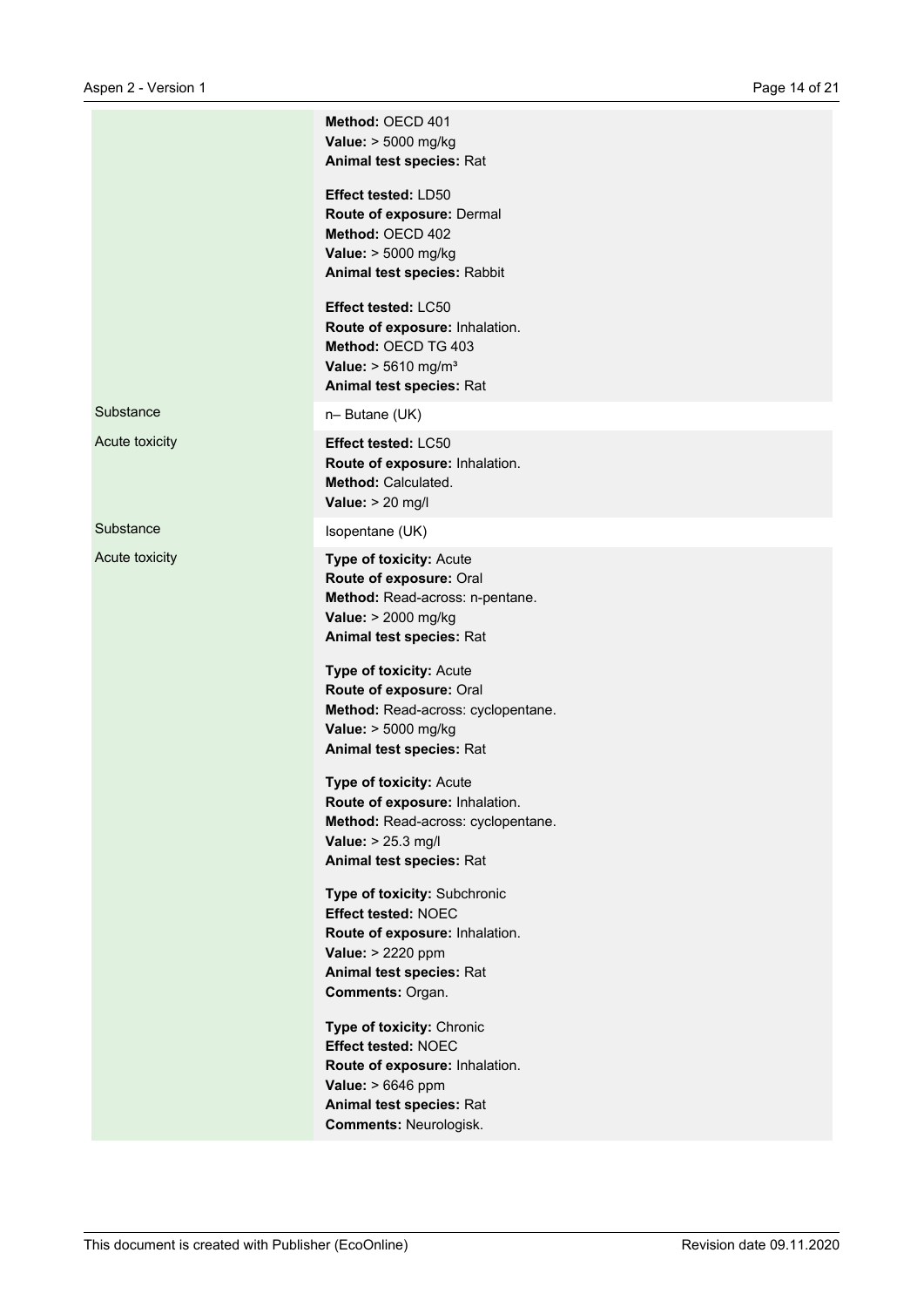# **Other information regarding health hazards**

| Substance                                                                            | Alkylate (EU)                                                                                                                                                                                                                                                                                                                        |
|--------------------------------------------------------------------------------------|--------------------------------------------------------------------------------------------------------------------------------------------------------------------------------------------------------------------------------------------------------------------------------------------------------------------------------------|
| Skin corrosion / irritation test result                                              | <b>Toxicity type: Skin corrosion</b><br>Method: OECD 404<br>Evaluation result: Prolonged contact may cause redness, irritation and cracking.<br>64741-64-6<br><b>Comments:</b> Irritating to respiratory system. The product causes irritation of<br>mucous membranes and may cause abdominal discomfort if swallowed.<br>68527-27-5 |
| Skin corrosion / irritation, other<br>information                                    | Irritating to skin. Gas or vapour may irritate respiratory system. Liquid irritates<br>mucous membranes and may cause abdominal pain if swallowed.                                                                                                                                                                                   |
| Inhalation                                                                           | In high concentrations, vapours are narcotic and may cause headache, fatigue,<br>dizziness and nausea.                                                                                                                                                                                                                               |
| Skin contact                                                                         | Product has a defatting effect on skin. Prolonged or repeated contact leads to<br>drying of skin.                                                                                                                                                                                                                                    |
| Ingestion                                                                            | Harmful: may cause lung damage if swallowed.                                                                                                                                                                                                                                                                                         |
| Germ cell mutagenicity                                                               | Comments: Contains <0.1% benzene. The product does not need to be classified<br>as Carcinogen, Mutagen or Reproductions toxic (CMR) due to low concentrations<br>of components suspected or known to be CMR.                                                                                                                         |
| Carcinogenicity                                                                      | Comments: Contains <0.1% benzene and therefore is not classified as a<br>carcinogen.                                                                                                                                                                                                                                                 |
| Reproductive toxicity                                                                | Comments: Contains <0.1% benzene. The product does not need to be classified<br>as Carcinogen, Mutagen or Reproductions toxic (CMR) due to low concentrations<br>of components suspected or known to be CMR.                                                                                                                         |
| Substance                                                                            | Alkylate (EU)                                                                                                                                                                                                                                                                                                                        |
| Specific target organ toxicity -<br>single exposure, test results                    | <b>Toxicity type: Acute</b><br>Specific effect: Central nervous system depression including narcotic effects<br>such as drowsiness, narcosis, reduced alertness, loss of reflexes, lack of<br>coordination and vertigo.                                                                                                              |
|                                                                                      | <b>Toxicity type: Chronic</b><br><b>Evaluation result:</b> Based on available data the classification criteria are not met.<br>Test reference: OECD 410 OECD 412 OECD 453 EPA OPPTS 870.3465                                                                                                                                         |
| Assessment of specific target<br>organ toxicity - single exposure,<br>classification | Central nervous system depression including narcotic effects such as<br>drowsiness, narcosis, reduced alertness, loss of reflexes, lack of coordination<br>and vertigo.                                                                                                                                                              |
| Substance                                                                            | Alkylate (EU)                                                                                                                                                                                                                                                                                                                        |
| Aspiration hazard, test results                                                      | <b>Comments:</b> Pneumonia may be the result if vomited material containing solvents<br>reaches the lungs. DO NOT induce vomiting if swallowed chemical is dissolved in<br>petroleum-based material. Danger of aspiration and development of chemical<br>pneumonia.<br>Ingestion of even small quantities may be fatal.              |
| Aspiration hazard due to<br>hydrocarbon content, comments                            | Ingestion may cause severe irritation of the mouth, the oesophagus and the<br>gastrointestinal tract. H304 May be fatal if swallowed and enters airways.                                                                                                                                                                             |
| Aspiration hazard, comments                                                          | Risk of chemical pneumonia after aspiration.                                                                                                                                                                                                                                                                                         |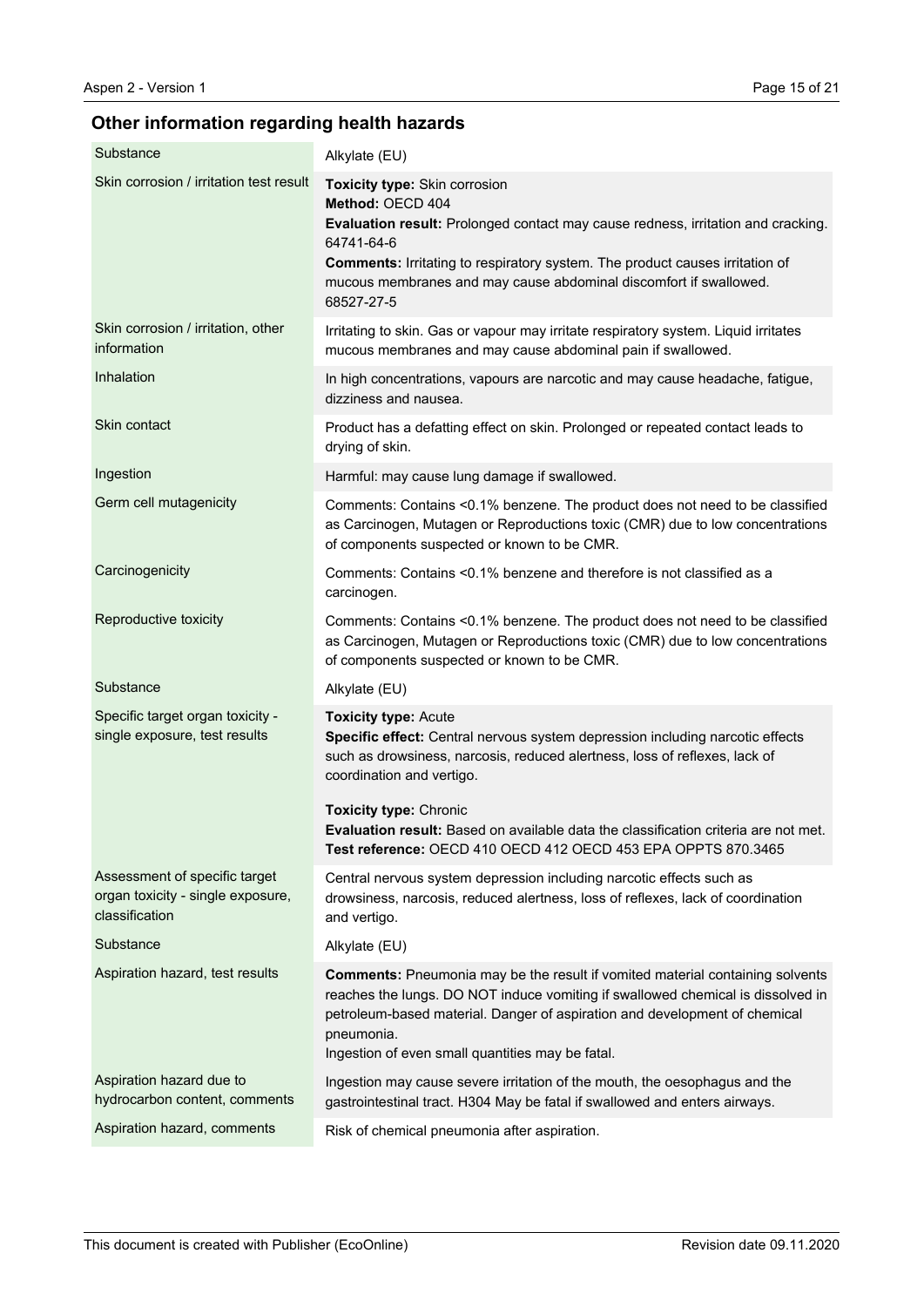# **Symptoms of exposure**

| In case of ingestion    | Ingestion may cause severe irritation of the mouth, the oesophagus and the<br>gastrointestinal tract.<br>Pneumonia may be the result if vomited material containing solvents reaches the<br>lungs. |
|-------------------------|----------------------------------------------------------------------------------------------------------------------------------------------------------------------------------------------------|
| In case of skin contact | Defatting, drying and cracking of skin.                                                                                                                                                            |
| In case of inhalation   | Inhalation of oil mist or vapours formed during heating of the product will irritate<br>the respiratory system and provoke coughing.                                                               |
| Other information       | In case of overexposure, organic solvents may depress the central nervous<br>system causing dizziness and intoxication, and at very high concentrations<br>unconsciousness and death.              |

# **SECTION 12: Ecological information**

# **12.1. Toxicity**

| Aquatic toxicity, fish  | Value: > 100 mg/l<br>Test duration: 96h<br>Species: Danio rerio<br>Method: OECD TG no. 203 (2004)<br>Test reference: Test report 046/13.<br>Comments: LL50. Results for the mixture.                                                                                                                                                                                  |
|-------------------------|-----------------------------------------------------------------------------------------------------------------------------------------------------------------------------------------------------------------------------------------------------------------------------------------------------------------------------------------------------------------------|
| Substance               | Isopentane (UK)                                                                                                                                                                                                                                                                                                                                                       |
| Aquatic toxicity, fish  | <b>Toxicity type: Acute</b><br>Value: 34.05 mg/l<br><b>Effect dose concentration: LL50</b><br>Exposure time: 96 hour(s)<br>Method: QSAR<br><b>Toxicity type: Acute</b><br>Value: 4.26 mg/l<br><b>Effect dose concentration: LC50</b><br>Exposure time: 96 hour(s)<br>Method: Study.<br><b>Toxicity type: Chronic</b><br>Value: 7.618 mg/l<br>Exposure time: 28 day(s) |
|                         | Method: NOELR QSAR.                                                                                                                                                                                                                                                                                                                                                   |
| Aquatic toxicity, algae | Value: > 100 mg/l<br>Test duration: 72h<br>Species: Raphidoceles subcapitata<br>Method: OECD TG no. 202<br>Test reference: Test report 182/06.<br>Comments: EL50. Results for mixture.                                                                                                                                                                                |
| Substance               | Isopentane (UK)                                                                                                                                                                                                                                                                                                                                                       |
| Aquatic toxicity, algae | Value: 5.2 mg/l<br>Effect dose concentration : EC50<br>Exposure time: 96 hour(s)                                                                                                                                                                                                                                                                                      |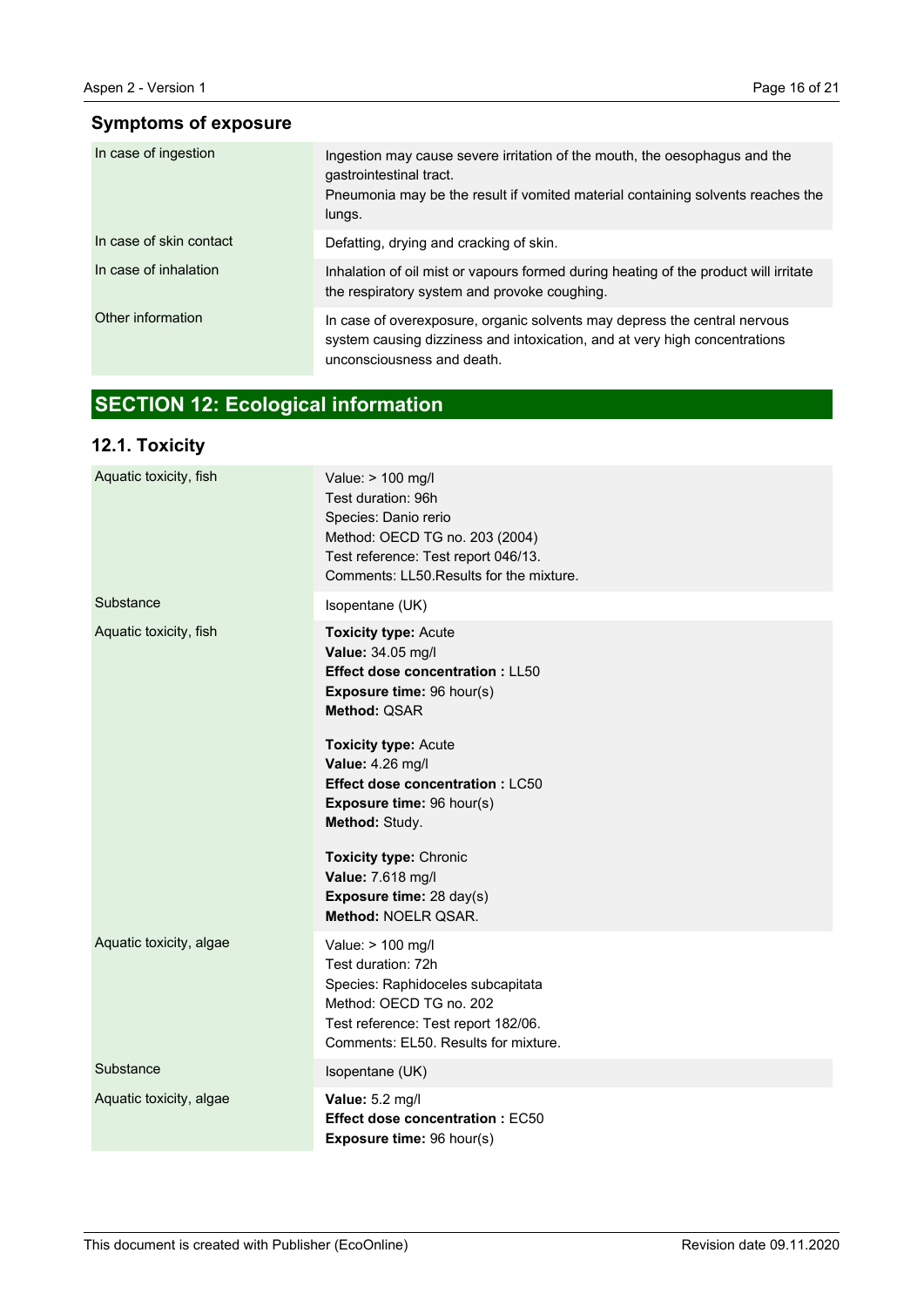|                              | Species: green algae<br>Method: QSAR.                                                                                                                                                                                                                                                                                                                                               |
|------------------------------|-------------------------------------------------------------------------------------------------------------------------------------------------------------------------------------------------------------------------------------------------------------------------------------------------------------------------------------------------------------------------------------|
|                              | Value: 10.7 mg/l<br><b>Effect dose concentration: EC50</b><br><b>Exposure time: 72 hour(s)</b><br>Species: Scenedesmus capricornutum<br>Method: (Growth rate.) Read across.                                                                                                                                                                                                         |
|                              | Value: 7.51 mg/l<br><b>Effect dose concentration: EC50</b><br>Exposure time: 72 hour(s)<br>Species: Scenedesmus capricornutum<br>Method: (Biomass.) Read across.                                                                                                                                                                                                                    |
|                              | Value: 1.26 mg/l<br><b>Effect dose concentration: EC50</b><br>Exposure time: 72 hour(s)<br>Species: Scenedesmus capricornutum<br>Method: (Biomass.) Read across.                                                                                                                                                                                                                    |
|                              | Value: 7.51 mg/l<br><b>Effect dose concentration: NOEC</b><br>Exposure time: 72 hour(s)<br>Species: Scenedesmus capricornutum<br>Method: (Growth rate.) Read across.<br>Comments: Based on key study.<br>The toxicity of 2-methylbutane to algae has been read across within the category<br>from n-pentane.:<br>EC 50 growth rate = 10.7 mg/l, and NOEC growth rate = $2.04$ mg/L. |
| Aquatic toxicity, crustacean | Value: > 1000 mg/l<br>Test duration: 48h<br>Species: Daphnia Magna<br>Method: OECD Tg no. 201<br>Test reference: Test report 31/04.<br>Comments: EL50. Data applies to formulation mixture.                                                                                                                                                                                         |
| Substance                    | Isopentane (UK)                                                                                                                                                                                                                                                                                                                                                                     |
| Aquatic toxicity, crustacean | <b>Toxicity type: Acute</b><br>Value: 2.3 mg/l<br><b>Effect dose concentration: EC50</b><br>Exposure time: 48 hour(s)<br>Method: Study.                                                                                                                                                                                                                                             |
|                              | <b>Toxicity type: Acute</b><br>Value: 4.2 mg/l<br><b>Effect dose concentration: EC50</b><br>Exposure time: 48 hour(s)<br>Method: Study.                                                                                                                                                                                                                                             |
|                              | <b>Toxicity type: Acute</b><br>Value: 59.44 mg/l<br><b>Effect dose concentration: EL50</b><br><b>Exposure time: 48 hour(s)</b><br>Method: QSAR.                                                                                                                                                                                                                                     |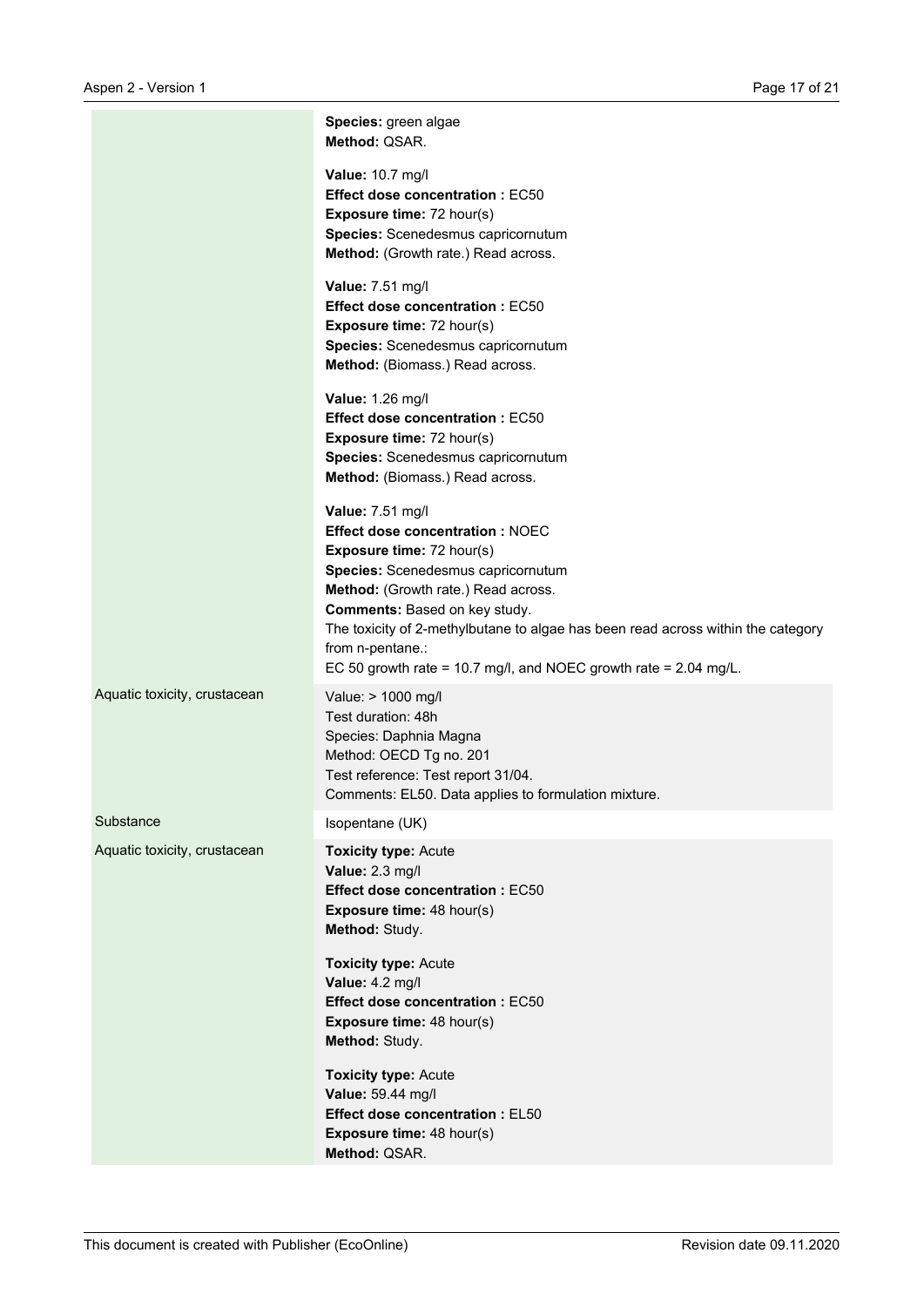|                      | <b>Toxicity type: Chronic</b><br><b>Value: 13.29 mg/l</b><br><b>Exposure time:</b> $21 \text{ day}(s)$<br>Method: NOELR QSAR.                                                                       |
|----------------------|-----------------------------------------------------------------------------------------------------------------------------------------------------------------------------------------------------|
| Substance            | Alkylate (EU)                                                                                                                                                                                       |
| Toxicity to bacteria | Value: > 15.41 mg/l<br><b>Effect dose concentration: LL50</b><br><b>Exposure time: 72 hour(s)</b><br>Species: Tetrahymena pyriformis<br><b>Method: QSAR Petrotox</b><br><b>Comments: 64741-64-6</b> |

#### **12.2. Persistence and degradability**

| Persistence and degradability<br>description/evaluation | Volatile substances are degraded in the atmosphere within a few days. The<br>product is degraded completely by photochemical oxidation. The product has not<br>proven to be degradable under anaerobic conditions. |
|---------------------------------------------------------|--------------------------------------------------------------------------------------------------------------------------------------------------------------------------------------------------------------------|
| Chemical oxygen demand (COD)                            | Comments: Not known.                                                                                                                                                                                               |
| Biological oxygen demand (BOD)                          | Comments: Not known.                                                                                                                                                                                               |

#### **12.3. Bioaccumulative potential**

| Bioconcentration factor (BCF) | Value: $4.3 - 4.8$                                                                                    |
|-------------------------------|-------------------------------------------------------------------------------------------------------|
|                               | Method: Log Kow                                                                                       |
|                               | Comments: Calculated value for mixture.                                                               |
| Bioaccumulation, evaluation   | Bioaccumulation is unlikely to be significant because of the low water solubility of<br>this product. |

#### **12.4. Mobility in soil**

| <b>Mobility</b> | The product contains volatile organic compounds (VOC) which will evaporate         |
|-----------------|------------------------------------------------------------------------------------|
|                 | easily from all surfaces. The product is insoluble in water and will spread on the |
|                 | water surface.                                                                     |

# **12.5. Results of PBT and vPvB assessment**

| Results of PBT and vPvB | This product does not contain any PBT or vPvB substances. |
|-------------------------|-----------------------------------------------------------|
| assessment              |                                                           |

# **12.6. Other adverse effects**

# **SECTION 13: Disposal considerations**

# **13.1. Waste treatment methods**

| Appropriate methods of disposal<br>for the chemical | Make sure containers are empty before discarding (explosion risk). Vent to<br>atmosphere. Disposal to licensed waste disposal site in accordance with local<br>Waste Disposal Authority. |
|-----------------------------------------------------|------------------------------------------------------------------------------------------------------------------------------------------------------------------------------------------|
| Appropriate methods of disposal                     | If container is completely emptied, well-vented and free from product residues                                                                                                           |
| for the contaminated packaging                      | that can pose hazardous properties - the following EWC codes can be used                                                                                                                 |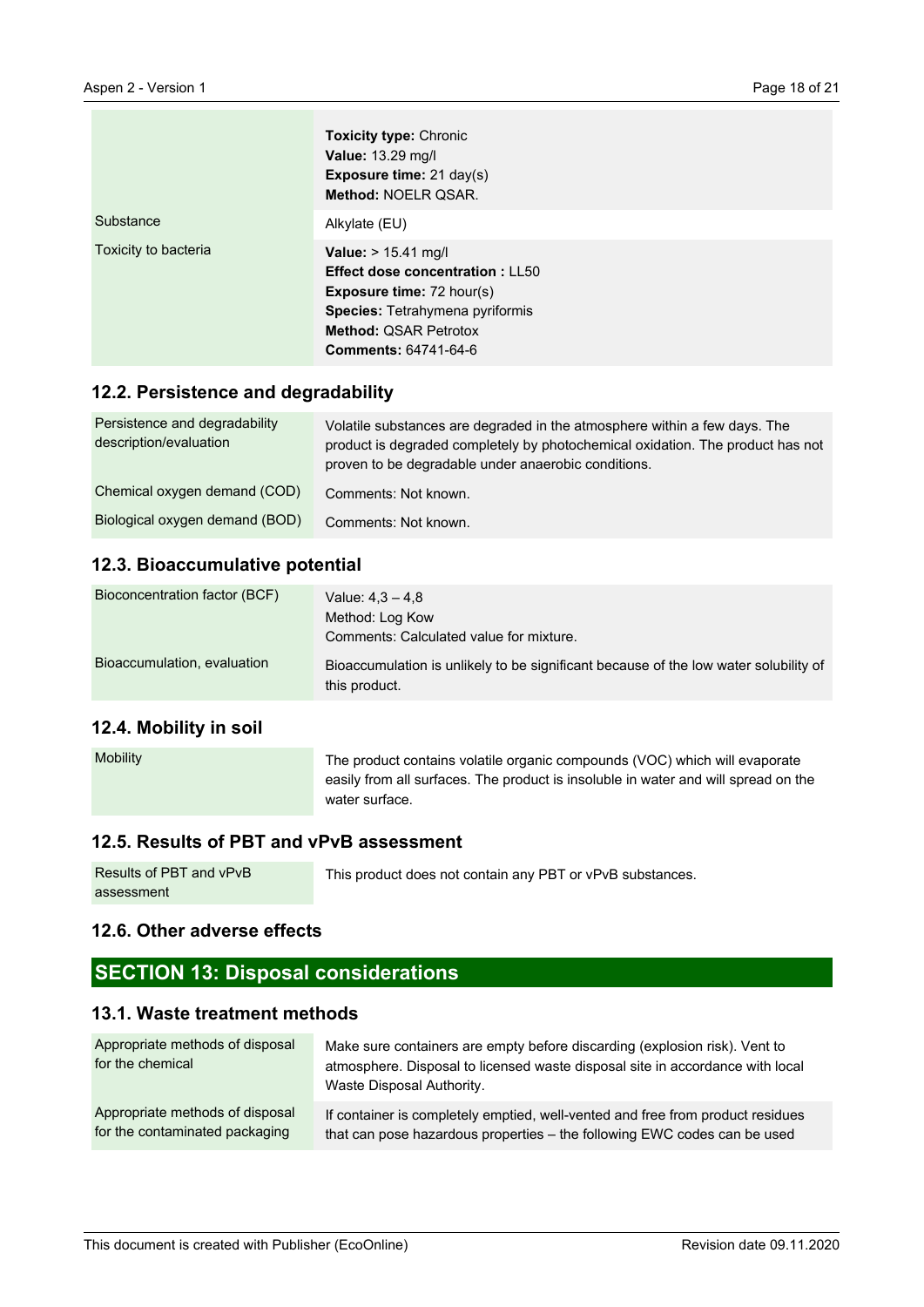|                       | depending on package material:<br>15 01 02 plastic packaging, 15 01 04 metallic packaging.                                                             |
|-----------------------|--------------------------------------------------------------------------------------------------------------------------------------------------------|
| EWC waste code        | EWC waste code: 130702 petrol<br>Classified as hazardous waste: Yes                                                                                    |
| EWL packing           | EWC waste code: 150110 packaging containing residues of or contaminated by<br>dangerous substances<br>Classified as hazardous waste: Yes               |
| <b>EU Regulations</b> | 2008/98/EG                                                                                                                                             |
| National regulations  | The Waste (England and Wales) Regulations 2011 No. 988                                                                                                 |
| Other information     | Disposal to licensed waste disposal site in accordance with local Waste Disposal<br>Authority. The packaging must be empty (drop-free, when inverted). |

# **SECTION 14: Transport information**

# **14.1. UN number**

| ADR/RID/ADN      | 1203 |
|------------------|------|
| <b>IMDG</b>      | 1203 |
| <b>ICAO/IATA</b> | 1203 |

# **14.2. UN proper shipping name**

| ADR/RID/ADN      | PETROL        |
|------------------|---------------|
| <b>IMDG</b>      | <b>PETROL</b> |
| <b>ICAO/IATA</b> | PETROL        |

# **14.3. Transport hazard class(es)**

| ADR/RID/ADN      | 3       |
|------------------|---------|
| <b>IMDG</b>      | ্ব<br>ັ |
| <b>ICAO/IATA</b> | 2<br>ມ  |

# **14.4. Packing group**

| ADR/RID/ADN      |  |
|------------------|--|
| <b>IMDG</b>      |  |
| <b>ICAO/IATA</b> |  |

# **14.5. Environmental hazards**

#### **14.6. Special precautions for user**

# **14.7. Transport in bulk according to Annex II of Marpol and the IBC Code**

#### **ADR/RID Other information**

33 Hazard No.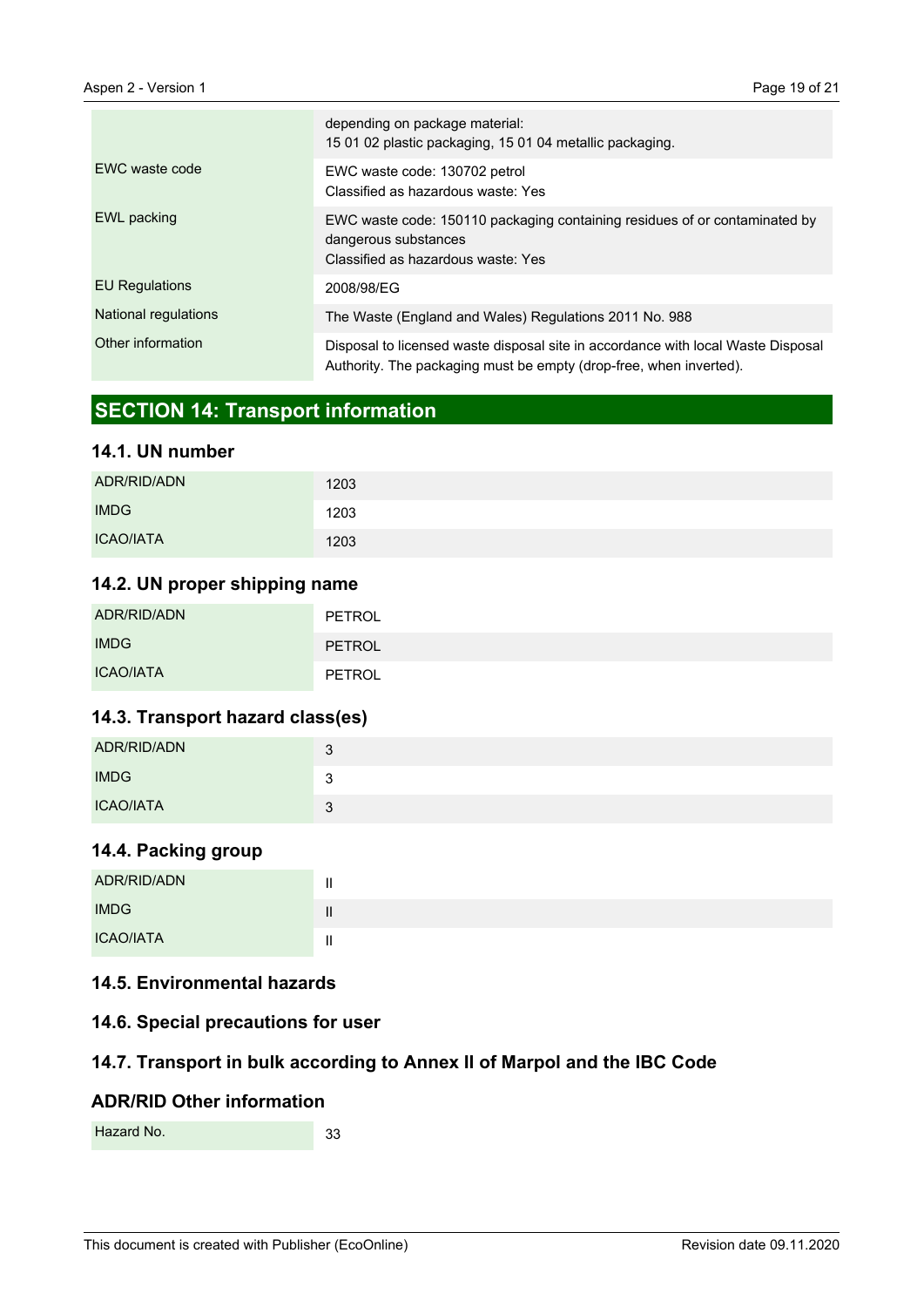EmS

| Other applicable information ADR/<br><b>RID</b> | (D/E)       |
|-------------------------------------------------|-------------|
| <b>IMDG Other information</b>                   |             |
| Additional information IMDG                     | -45 C, c.c. |

# **SECTION 15: Regulatory information**

F-E, S-E

# **15.1. Safety, health and environmental regulations / legislation specific for the substance or mixture**

| References (laws/regulations) | Regulation (EC) No 1907/2006 of the European Parliament and of the Council of<br>18 December 2006 concerning the Registration, Evaluation, Authorisation and<br>Restriction of Chemicals (REACH), establishing a European Chemicals Agency,<br>amending Directive 1999/45/EC and repealing Council Regulation (EEC) No 793/<br>93 and Commission Regulation (EC) No 1488/94 as well as Council Directive 76/<br>769/EEC and Commission Directives 91/155/EEC, 93/67/EEC, 93/105/EC and<br>2000/21/EC, including amendments.<br>Regulation (EC) No 1272/2008 of the European Parliament and of the Council of<br>16 December 2008 on classification, labelling and packaging of substances and<br>mixtures, amending and repealing Directives 67/548/EEC and 1999/45/EC, and<br>amending Regulation (EC) No 1907/2006 with amendments.<br>Directive 2008/98 / EC of the European Parliament and of the Council of 19<br>November 2008 on waste and repealing certain directives.<br>EH40/2005, Workplace exposure limits 2005, with amendments. |
|-------------------------------|------------------------------------------------------------------------------------------------------------------------------------------------------------------------------------------------------------------------------------------------------------------------------------------------------------------------------------------------------------------------------------------------------------------------------------------------------------------------------------------------------------------------------------------------------------------------------------------------------------------------------------------------------------------------------------------------------------------------------------------------------------------------------------------------------------------------------------------------------------------------------------------------------------------------------------------------------------------------------------------------------------------------------------------------|
|                               | The Control of Substances Hazardous to Health Regulations 2002 (S.I 2002 No.<br>2677) with amendments.<br>The Waste (England and Wales) Regulations 2011 No. 988                                                                                                                                                                                                                                                                                                                                                                                                                                                                                                                                                                                                                                                                                                                                                                                                                                                                               |
|                               |                                                                                                                                                                                                                                                                                                                                                                                                                                                                                                                                                                                                                                                                                                                                                                                                                                                                                                                                                                                                                                                |

# **15.2. Chemical safety assessment**

| Chemical safety assessment<br>performed | Yes.                                                                                                              |
|-----------------------------------------|-------------------------------------------------------------------------------------------------------------------|
| Exposure scenario comments              | Relevant information from component Exposure Scenarios has been<br>incorporated into Sections 4 – 13 of this SDS. |

# **SECTION 16: Other information**

| Supplier's notes                                    | The information on this data sheet represents our current data and is reliable<br>provided that the product is used under the prescribed conditions and in<br>accordance with the application specified on the packaging and/or in the<br>technical guidance literature. Any other use of the product which involves using<br>the product in combination with any other product or any other process is the<br>responsibility of the user. |
|-----------------------------------------------------|--------------------------------------------------------------------------------------------------------------------------------------------------------------------------------------------------------------------------------------------------------------------------------------------------------------------------------------------------------------------------------------------------------------------------------------------|
| List of relevant H-phrases (Section<br>$2$ and $3)$ | H220 Extremely flammable gas.<br>H224 Extremely flammable liquid and vapour.<br>H225 Highly flammable liquid and vapour.<br>H280 Contains gas under pressure; may explode if heated.<br>H304 May be fatal if swallowed and enters airways.<br>H315 Causes skin irritation.                                                                                                                                                                 |